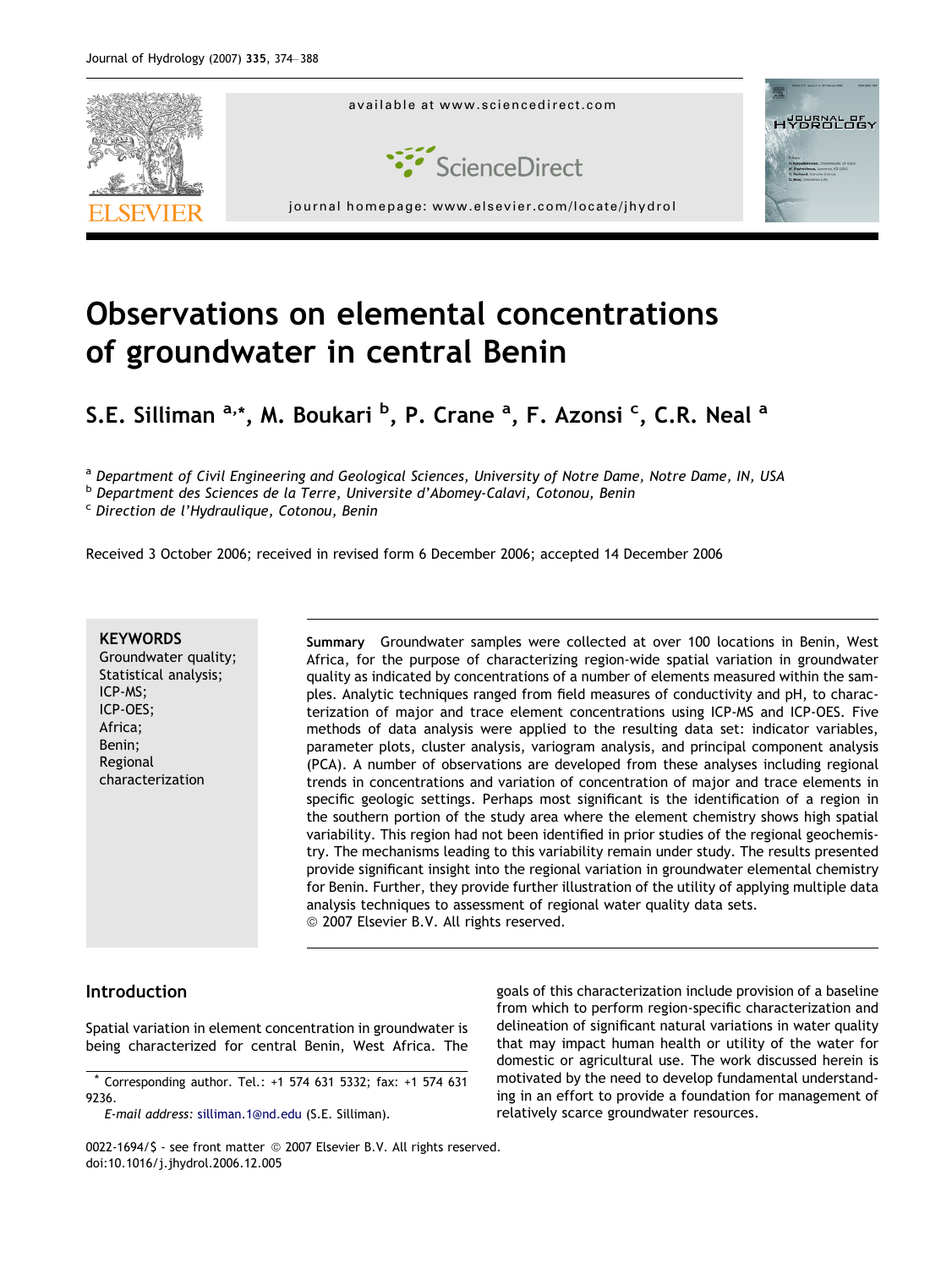<span id="page-1-0"></span>The study reported below follows on the example of a number of other authors who have used statistical methods, in combination with data sets on elemental concentrations in water, to differentiate structure and sources represented in groundwater systems. A number of authors have, for example, reported on the analysis of the chemistry of precipitation (e.g., [Berg et al., 1994; Reimann et al., 1997; Freydier](#page-13-0) [et al., 1998; Goni et al., 2001](#page-13-0)), and groundwater (e.g., [Farn](#page-13-0)[ham et al., 2000; Kraemer et al., 1996\)](#page-13-0). [Goni et al. \(2001\),](#page-13-0) [Freydier et al. \(1998\)](#page-13-0) and others, for example, have used spatial patterns of groundwater chemistry to link groundwater quality to precipitation, with emphasis on the impact of sea spray, natural dry fallout and anthropogenic effects. Similarly, [Kraemer et al. \(1996\)](#page-13-0) used ICP-MS and Ion Chromatography to characterize trace elements to relate groundwater chemistry to flow pathways in Death Valley, California. [Farnham et al. \(2003, 2000\)](#page-13-0) have discussed the use of a number of statistical methods for the interpretation of groundwater element data. Hence, as suggested in the literature, element analysis utilizing ICP-MS (inductively coupled plasma-mass spectrometry), ICP-OES (inductively coupled plasma-optical emissions spectrometry) and related instrumentation provides a powerful tool, when combined with data analysis techniques, for characterizing spatial patterns in groundwater chemistry.

The present manuscript details the spatial description, at the regional scale, of groundwater elemental concentrations in central Benin. Samples were collected over three field seasons and assessed using several data analysis methods. The present study provides initial indication of regional trends in elemental concentrations, the degree of spatial variability in elemental composition, and regions of interest from the standpoint of unusual element concentrations and/or potential impact on human health.

#### The study area

The study area, central Benin, West Africa, is bounded by latitude  $\sim$ 7° N through  $\sim$ 11°30′ N and longitude  $\sim$ 1°20′ E through  ${\sim}3^{\circ}$  E (an area of approximate dimension 500 km by 180 km: see Fig. 1). Based on the work of [Lelong \(1963\)](#page-13-0) [and Azonsi and Adjomayi \(2005\),](#page-13-0) it is known that Benin is an intertropical savanna with between 900 and 1500 mm of annual precipitation. The climate progresses from subequatorial in the south (with two rainy seasons: April through July and September through November) to tropical in the north (with one rainy season: May through September). Annual potential evapotranspiration is estimated to vary spatially from a mean value of 1350 mm in the south to 1700 mm in the north. Rainfall exceeds evapotranspiration for approximately 6 months out of the year in the south and 3 months out of the year in the north, thus providing the opportunity for recharge of the groundwater. Although a significant hydrologic monitoring network is available, the details of the hydrologic cycle, particularly in the study area, remain poorly defined.

The geology of Benin is largely composed of igneous and metamorphic Precambrian rocks (approximately 80% of the country including the entire study area) [\(Boukari, 1980,](#page-13-0) [1982, 1989](#page-13-0)). Sedimentary sequences (approximately 20% of the country) can be found in the coastal basin in southern Benin (Mesozoic and Cenozoic), the Paleozoic basin of Kandi



Figure 1 Simplified map of Benin, West Africa, with select cities, major roads and approximate sample locations shown (exact latitude and longitude of samples available electronically from the primary author). The numbers represent approximate location of wells sampled with the number representing the year of sampling (2, 3, and 4 representing, respectively, 2002, 2003, and 2004).

in northeastern Benin, and the Cambrian basin of Pendjari in northwestern Benin [\(Pougnet, 1955; Affaton, 1975; Istituto](#page-14-0) [Ricerche Breda, 1982](#page-14-0)).

Within the study area, the metamorphic formations consist primarily of complex, undifferentiated migmatites but also include granulitic complexes and diverse gneisses, with less abundant amphibolites, mica schists, pyroxenites, serpentinites, quartzites and marbles [\(Affaton, 1975; BRGM,](#page-13-0) [1978; Istituto Ricerche Breda, 1982, 1987\)](#page-13-0). The igneous formations are primarily composed of complexes of syntectonic to post-tectonic intrusions (granite with a medium to fine grain, granodiorite, monzodiorite, diorites, gabbros, diabase, and basalt) but also include some volcanic rocks (basalt and rhyolite). Volcanic sequences are also present and consist of felsic to intermediate rocks [\(Boussari, 1975](#page-13-0)) with veins of quartz, pegmatite, and diabase in various combinations.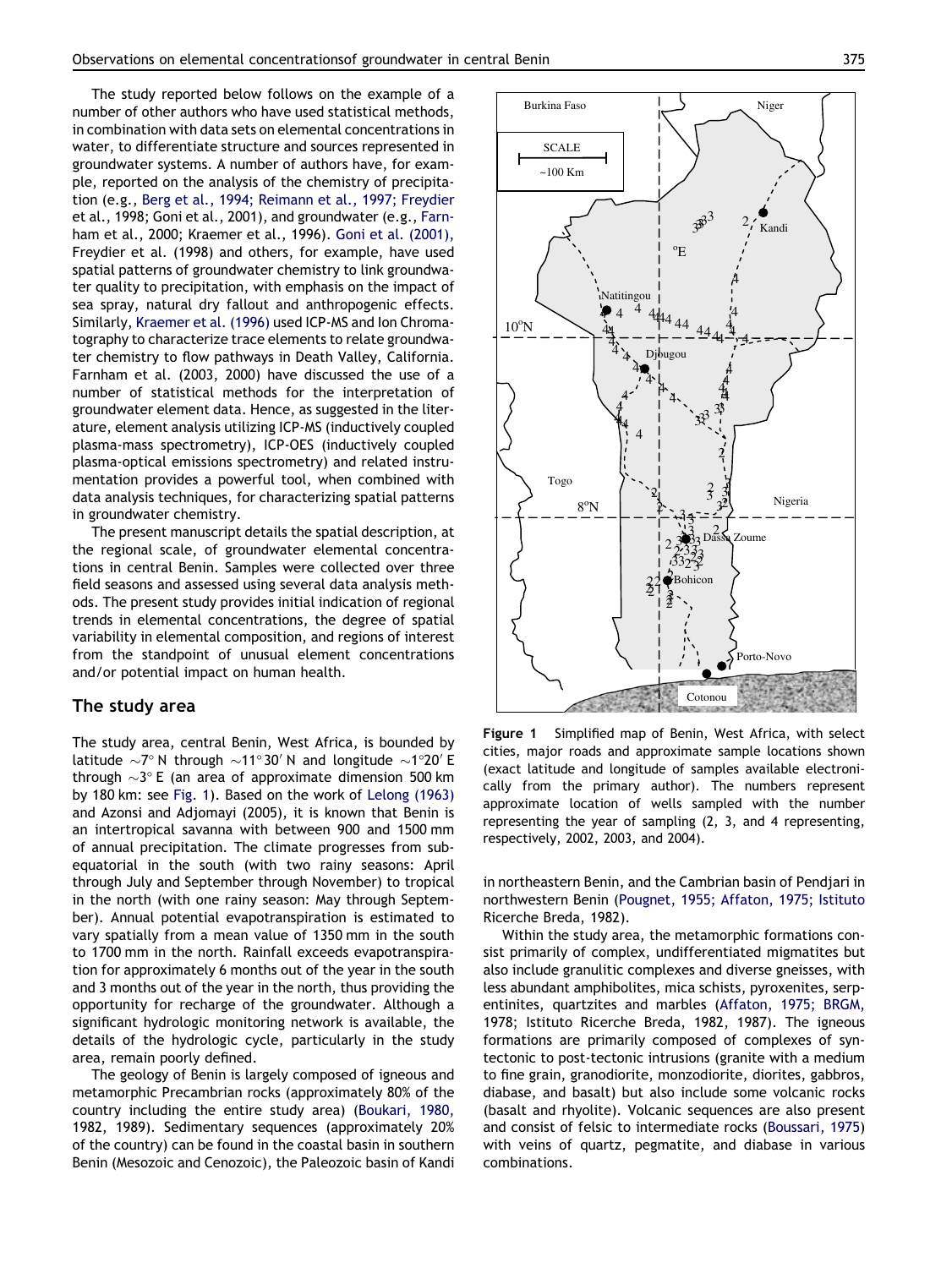The hydrogeology within the study region is based on fractured rock formations with minimal matrix porosity such that groundwater is derived primarily from regions of alteration or fractures. Alteration is most common in the upper 10–20 m of the subsurface and is associated either with shallow fracture networks or zones of disaggregation leading to formation of sand lenses and/or saprolites. Fractures are present beneath the zone of weathering, with fractures and joints forming potential groundwater flow routes. The fractures are generally sub-vertical, but variable in orientation.

Based on this geology, water supplies within the crystalline rocks of Benin are commonly developed from three ranges of depth that are differentiated by available porosity:

- Superficial aquifers in the shallow, altered rock. These aquifers exhibit an interstitial porosity and are commonly exploited as water supplies based on large-diameter, hand-dug wells.
- Deep fractured rock, with groundwater flow reliant solely on the porosity of the fractures. Development is pursued through drilling, typically with air hammers, to median depths of 60 m ([Guiraud, 1975; Engalenc, 1978](#page-13-0)). These wells are commonly equipped either with submersible pumps (where electricity is available and demand is sufficient to warrant construction of a centralized supply) or with manual pumps (hand or foot pumps).
- Fracture zones at the transition between the superficial aquifers and the deep aquifers. While these depths may exhibit behavior associated with both fracture flow and interstitial porosity, their behavior tends towards that of fractured media. These zones have been exploited both through construction of hand-dug wells and through drilling.

Land use in the region includes small acreage agriculture, rural residential, small urban, and undeveloped. Faced with the scarcity and poor quality of surface water, much of the population originally invested in large-diameter, hand-dug wells that penetrated only into the upper, weathered zones. Difficulties with these wells were observed both in terms of maintaining water quality and in terms of declining water levels between rainy seasons and during droughts. In the 1980s, programs were initiated to alleviate the water problems via installation of small-diameter, drilled wells penetrating into the deep fractured zones. As these wells penetrated to the deep fractures, it was anticipated that there would be the additional benefit of lower risk of direct anthropogenic contamination. Those drilled wells with a relatively small capacity  $(0.7-5 \text{ m}^3/\text{h})$  were equipped with manual (hand or foot) pumps, whereas select deep wells were equipped with submersible pumps in order to provide water supply for towns and villages with higher population density.

The wells sampled in this study are all in the deep aquifer and are equipped with manual pumps. Each was drilled by air hammer (with rotary drilling occasionally employed to penetrate altered rock near the surface) and was screened at the depth of the most productive fracture zone. Casing with grout was used to seal the well above the screen. Depths range from  $\sim$ 50 m in the southern por-

tion of the study area to  ${\sim}$ 70 m in the northern portion of the region. By focusing solely on wells drilled by air hammer, screened at the zone of production, and equipped with manual pumps, the variation in well chemistry related to variable methods of drilling, completion, or sampling (e.g., possible variation from high-capacity pumps found in the larger cities to buckets used in large-diameter wells throughout the country) is substantially reduced, thus reducing one important variable in the analysis of the resulting data.

#### Field sampling campaigns

A preliminary field sampling campaign was conducted in the year 2000 and included sampling of 20 wells. Although the resulting data base was considered unreliable due to difficulties in sampling and analysis protocols, this initial sampling effort aided significantly in guiding the design of the long-term sampling strategy (e.g., [Galbis-Reig, 2001](#page-13-0)). Based on results derived from this initial effort, three field campaigns (2002–2004) were pursued and have provided data for this study. With sampling locations as shown in [Fig. 1,](#page-1-0) these three field campaigns resulted in collecting samples from 37, 28, and 43 groundwater wells, respectively. Field methods are discussed in the following section.

Based on these field campaigns, samples were returned to the University of Notre Dame for analysis via a number of analytical devices including ICP-MS (inductively coupled plasma-mass spectrometry), ICP-OES (inductively coupled plasma-optical emission spectrometry) and specific ion electrodes.

The distribution of sampling points in Benin has involved a compromise between sampling for specific purposes (e.g., analysis of elevated concentration of nitrate and uranium in the southern portion of the study site) and sampling for the purpose of developing estimates of spatial structure (e.g., estimation of the variogram). While sampling to characterize specific contamination scenarios leads to a desire to concentrate sampling in specific regions, optimizing the estimate of the variogram leads to a desire to distribute sampling throughout the region of study (e.g., [Journel and](#page-13-0) [Huijbregts, 1978; Conwell et al., 1997,](#page-13-0) others). With respect to Benin, assessment of the distribution of data following the 2003 sampling campaign demonstrated that the data were heavily clustered in the south-central region. In order to provide a distribution of samples more consistent with estimation of spatial statistics, the samples collected in the summer of 2004 were located based on a sampling design dedicated to increasing the utility of the data set for spatial statistical analysis. The result of this sample distribution is discussed below.

## Field methods used

As a result of the fact that the wells sampled within this study were actively in use by local populations, it was difficult to follow standard sampling procedure (purging multiple well bore volumes prior to collecting a sample). However, substantial effort was made to sample in a manner that would produce reliable data. The following summarizes the field methods employed: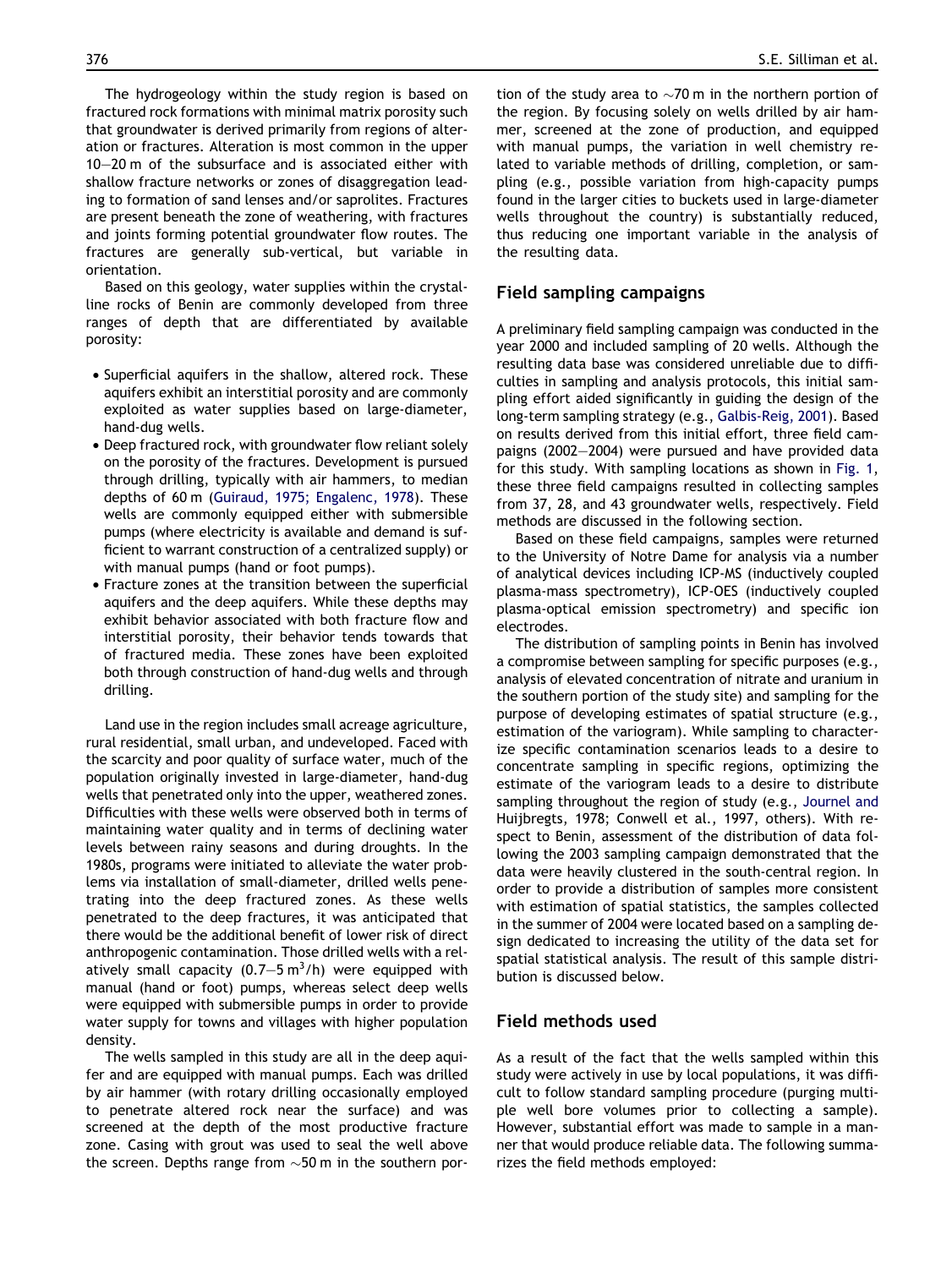- 1 As noted above, only drilled wells equipped with manual (hand or foot) pumps were included in this analysis. Thus data from hand-dug wells and/or wells equipped with submersible pumps were not included in the data analysis discussed below.
- 2 All wells sampled had been in active production by the local population within the previous 24 h. Further, the majority of wells were in active production when approached for sampling. Hence, concern regarding clearing of multiple well volumes prior to sampling was considered minimal as the water within the wells is refreshed (by pumping) on a nearly continuous basis. Despite this, our field procedure required, for any well not actively being pumped when we arrived for sampling, pumping a minimum of 100 cycles prior to collecting the sample. This level of cycling produces an estimated 100 l of water, thus it is recognized that it does not ensure complete flushing of the wellbore volume (with an estimated volume between 200 and 800 l). However, this cycling did ensure flushing of the pump cylinder and drop pipe (the pipe leading from the pump cylinder to the surface), which has a total estimated volume of approximately 15 l. Hence, it was assumed that the regular use of these wells combined with the 100 cycles pre-sampling was an adequate compromise between following standard development procedures and managing time spent at each sampling location (as well as concern by the local population regarding our monopolizing their pump).
- 3 Immediately after sample collection, 60 ml of water was filtered through a 0.45  $\mu$ m filter and acidified with 1.5 ml of concentrated nitric acid. A second 60 ml sample was collected without filtration or acidification. These samples were returned to the University of Notre Dame for elemental analyses. Due to the remote field conditions, these samples could not be refrigerated prior to return to the United States with lag periods as long as  $\sim$ 14 days.
- 4 An additional container of approximately 3 l of well water was collected to be tested at the site for temperature, pH, conductivity, and turbidity. As our equipment has improved over the 3 years of sampling, dissolved oxygen and salinity were added to the parameters sampled in the field, as was nitrate during the 2003 campaign. For consistency, only pH and conductivity are assessed from these parameters in the spatial analysis discussed below.

Beyond the scope of this paper, select samples were also collected for analysis of oxygen and nitrogen isotopes ([Crane, 2005\)](#page-13-0).

## Analytical methods used

The non-acidified/unfiltered samples were analyzed in the Notre Dame laboratory for chloride and fluoride using specific ion electrodes which were calibrated against standards ranging from 1.7 mg/l to 500 mg/l for chloride and 0.85 mg/ l to 49.5 mg/l for fluoride. Samples which were acidified and filtered were analyzed for both major and minor elements. Major elements were determined using ICP-OES. Minor and trace elements were determined using ICP-MS. In addition to well samples, samples of the nitric acid (diluted into distilled water) were analyzed.

Although samples from 2002 and 2003 were originally analyzed in the fall of those years [\(Roope, 2003\)](#page-14-0), respectively, using a Fisons quadrupole PQII STE ICP-MS, a new Thermofinnegan Element 2 high resolution magnetic sector ICP-MS was brought on-line in the fall of 2004. This unit has allowed greater precision in the measurement of trace elements. Hence, all samples were reanalyzed on this new unit and it is the results of analysis from this newer unit that are discussed below. Samples from 2002 and 2003 were kept refrigerated and acidified prior to analysis using the Element 2. The resulting list of parameters used in our analysis is provided in [Table 1.](#page-4-0) As discussed in the following paragraphs, additional elements were analyzed, but were eliminated from further analysis due to excessive numbers of non-detects (e.g., Al, Cs, Re, Sb, Bi, Th) or mass interference without an alternative isotope for analysis on the ICP-MS (e.g., Sc, As, Se, following on the work of [Stetzen](#page-14-0)[bach et al., 1994](#page-14-0)).

Internal standards (Be, Ge, Y, In, Tb, and Tl) were used in the ICP-MS analyses of the water samples to correct for machine drift. Based on these estimates of drift on the internal standards, measured intensities for all samples were corrected for drift, background (blank) intensity, and then assessed against calibration curves based on the standards prepared from stock solutions of known concentration. All dilutions were conducted gravimetrically for greater accuracy. Finally, where possible, multiple isotopes were run for the same element in an effort to identify and avoid mass interferences on the ICP-MS. For Cr, Ti and Ni, two isotopes were analyzed for each element. In each case, the abundances measured for the two isotopes were different, with the isotope anticipated to be impacted by interference [e.g.,  $^{47}$ Ti with Si ( $^{28}$ Si<sup>18</sup>OH and  $^{30}$ Si<sup>16</sup>OH); <sup>53</sup>Cr with Cl<sup>-</sup>  $(35C1^{18}O$  and  $37C1^{16}O)$ ; <sup>60</sup>Ni with Mg and Cl<sup>-</sup> ( $^{25}Mg^{35}Cl$ )] giving the higher abundance and showing positive correlation with an interfering element (e.g., Cl or Si). The isotopes exhibiting the lower abundances show no such correlations – these data are used in our analyses.

While all samples were analyzed for  $45$ Sc,  $75$ As and  $77$ Se, these data are not reported for the following reasons. For <sup>45</sup>Sc, a broad positive correlation was observed with Si (interference of  $^{28}Si^{16}OH$ ;  $^{29}Si^{16}O$ ); for  $^{75}As$ , a broad positive correlation was observed with Cl (interference of  $^{40}Ar^{35}Cl$ ); for <sup>77</sup>Se broad positive correlations were observed with Ca and Cl, indicating abundances are enhanced by the  ${}^{40}Ca^{37}Cl$ (as well as the  $^{42}Ca^{35}Cl$ ) polyatomic interference. While the samples were re-run at medium and high resolution to try and resolve the element signal from that of the interference, the element signals were below detection at these higher resolutions.

Calibration standards and reference materials SLRS-3 (Riverine Water, NRC Canada; McLaren, 1994) and NIST 1643d (Trace Metals in Water) were included at several points in each analytical run on the ICP-MS in order to determine precision and accuracy of the results [\(Table 2](#page-5-0)a). Examination of results for the reference materials indicates that ICP-MS results for  $Mg^{25}$  were not reliable. As Mg was also analyzed using the ICP-OES, the ICP-MS results were not utilized in the statistical analysis. With respect to  $Fe<sup>57</sup>$ , it was observed that the reference values for the low resolu-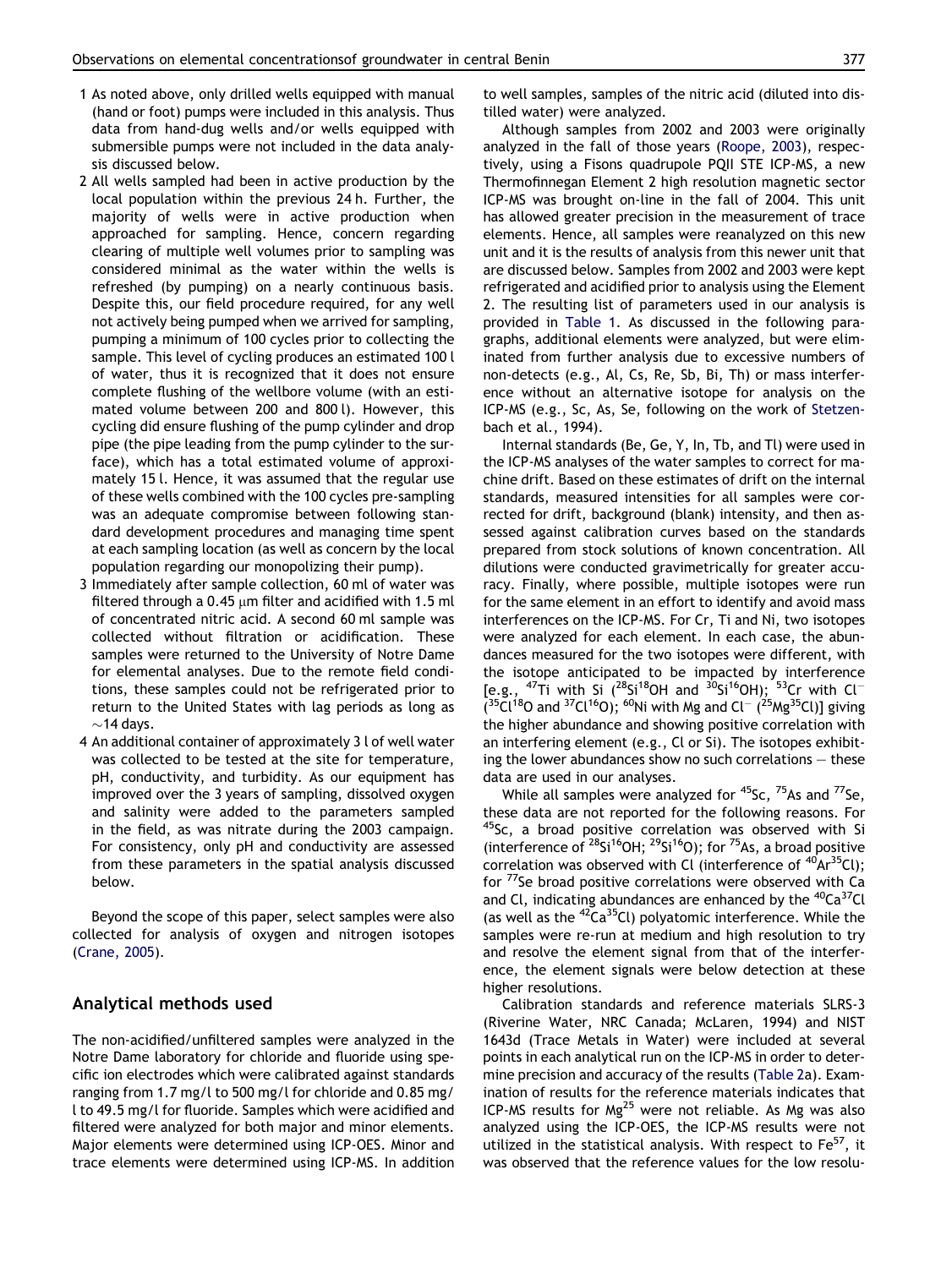<span id="page-4-0"></span>

| Element or parameter  | Mean/standard deviation/estimated detection limits | Comments               |  |  |
|-----------------------|----------------------------------------------------|------------------------|--|--|
|                       | of results with units indicated                    |                        |  |  |
|                       | Parameters included in final analysis              | Analysis method        |  |  |
| Ti <sup>49</sup>      | $1.7/2.9/0.7$ ppb                                  | ICP-MS                 |  |  |
| $V^{51}$              | 11.8/11.5/0.2 ppb                                  | ICP-MS                 |  |  |
| Cr <sup>52</sup>      | 3.3/7.8/0.7 ppb                                    | ICP-MS                 |  |  |
| Co <sup>59</sup>      | 0.52/0.62/0.02 ppb                                 | ICP-MS                 |  |  |
| Ni <sup>62</sup>      | 9.4/56/1.0 ppb                                     | ICP-MS                 |  |  |
| Cu <sup>63</sup>      | 3.1/4.5/0.2 ppb                                    | ICP-MS                 |  |  |
| Mo <sup>95</sup>      | 2.7/3.9/0.03 ppb                                   | ICP-MS                 |  |  |
| Sn <sup>118</sup>     | 0.06/0.13/0.04 ppb                                 | ICP-MS                 |  |  |
| $Pb^{206}$            | $0.38/0.39/0.02$ ppb                               | ICP-MS                 |  |  |
| $U^{238}$             | 12.8/59/0.003 ppb                                  | ICP-MS                 |  |  |
| $Mn^{55}$             | 106/165/0.03 ppb                                   | ICP-MS                 |  |  |
| $Zn^{64}$             | 75.7/158/0.4 ppb                                   | ICP-MS                 |  |  |
| Sr <sup>88</sup>      | 0.39/1.01/0.06 ppm                                 | ICP-MS and ICP-OES     |  |  |
| Ba <sup>137</sup>     | 0.15/0.15/0.04 ppm                                 | ICP-MS                 |  |  |
| Fl.                   | $0.54/0.72/\sim0.1$ ppm                            | Specific ion electrode |  |  |
| <b>Cl</b>             | 24.5/44.4/ $\sim$ 1.0 ppm                          | Specific ion electrode |  |  |
| Na <sup>330.237</sup> | 24.9/20.9/2.4 ppm                                  | ICP-OES                |  |  |
| Mg <sup>285.213</sup> | 21.2/17.1 /0.40 ppm                                | ICP-OES                |  |  |
| Al <sup>308.215</sup> | 0.04/0.06/0.12 ppm                                 | ICP-OES                |  |  |
| Si <sup>251.611</sup> | 37.6/14.4/0.62 ppm                                 | ICP-OES                |  |  |
| p <sup>213.617</sup>  | 0.06/0.09/0.02 ppm                                 | ICP-OES                |  |  |
| S <sup>181.975</sup>  | 4.5/11.4/0.07 ppm                                  | ICP-OES                |  |  |
| K776.490              | 9.6/12.6/0.26 ppm                                  | ICP-OES                |  |  |
| Ca <sup>317.933</sup> | 48.3/44.2/1.41 ppm                                 | ICP-OES                |  |  |
| Fe <sup>238.204</sup> | 0.39/1.00/0.01 ppm                                 | ICP-OES*               |  |  |
| pH                    | 6.25/0.54                                          | Field probe            |  |  |
| Conductivity          | 434/364 µS/cm                                      | Field probe            |  |  |
| Latitude              | N/A                                                | N/A                    |  |  |
| Longitude             | N/A                                                | N/A                    |  |  |

Elements analyzed by ICP-MS include the mass analyzed whereas those analyzed by ICP-OES include the wavelength used in the laboratory analysis.

Fe was run on both the ICP-MS and the ICP-OES. As Fe concentrations were more consistent with the reference concentrations used with the ICP-OES, only these results are reported here.

tion on the ICP-MS were quite poor. Hence, Fe was rerun at medium resolution with substantially better results. However, Fe was also run on the ICP-OES with a range of result concentrations more consistent with the concentrations in the reference solution used with the OES. Hence, a choice was made to use only the ICP-OES data for Fe in the statistical analysis below.

All samples were also analyzed on a Perkin Elmer 3300 XL ICP-OES for major ions. Following a similar method to that detailed above for the ICP-MS, internal standards (Y and In) were used to correct for machine drift. Final measured counts were corrected for drift, background (blank) intensity, and then assessed against calibration curves based on the standards prepared from stock solutions of known concentration. All dilutions were conducted gravimetrically for greater accuracy. Multiple wavelengths were run for each element to allow comparison of calibration curves and consistency with reported values for the reference solutions. The wavelengths used in the statistical analysis below were selected based on their providing better calibration curves for the range of sample concentrations and greater reproducibility of standards and reference materials than the alternate wavelength.

As with the ICP-MS, calibration standards and reference materials SLRS-3 and NIST 1643d were included at select points in each analytical run in order to determine precision and accuracy of the results ([Table 2](#page-5-0)b). It was observed in completing this comparison with reference solutions that none of the wavelengths for the ICP-OES provided reasonable results for Ba. As Ba<sup>137</sup> data from the ICP-MS were considered reliable, only these values are used in the statistical analysis.

### Data analysis methods used

As discussed by previous authors, use of multiple data analysis techniques can provide substantial insight into the information contained in a data base of water quality data (e.g., [Farnham et al., 2000](#page-13-0) and others). In the present study, analysis of the final element concentrations (as well as the field values for conductivity, pH, latitude, longitude and select concentration ratios) was performed in multiple stages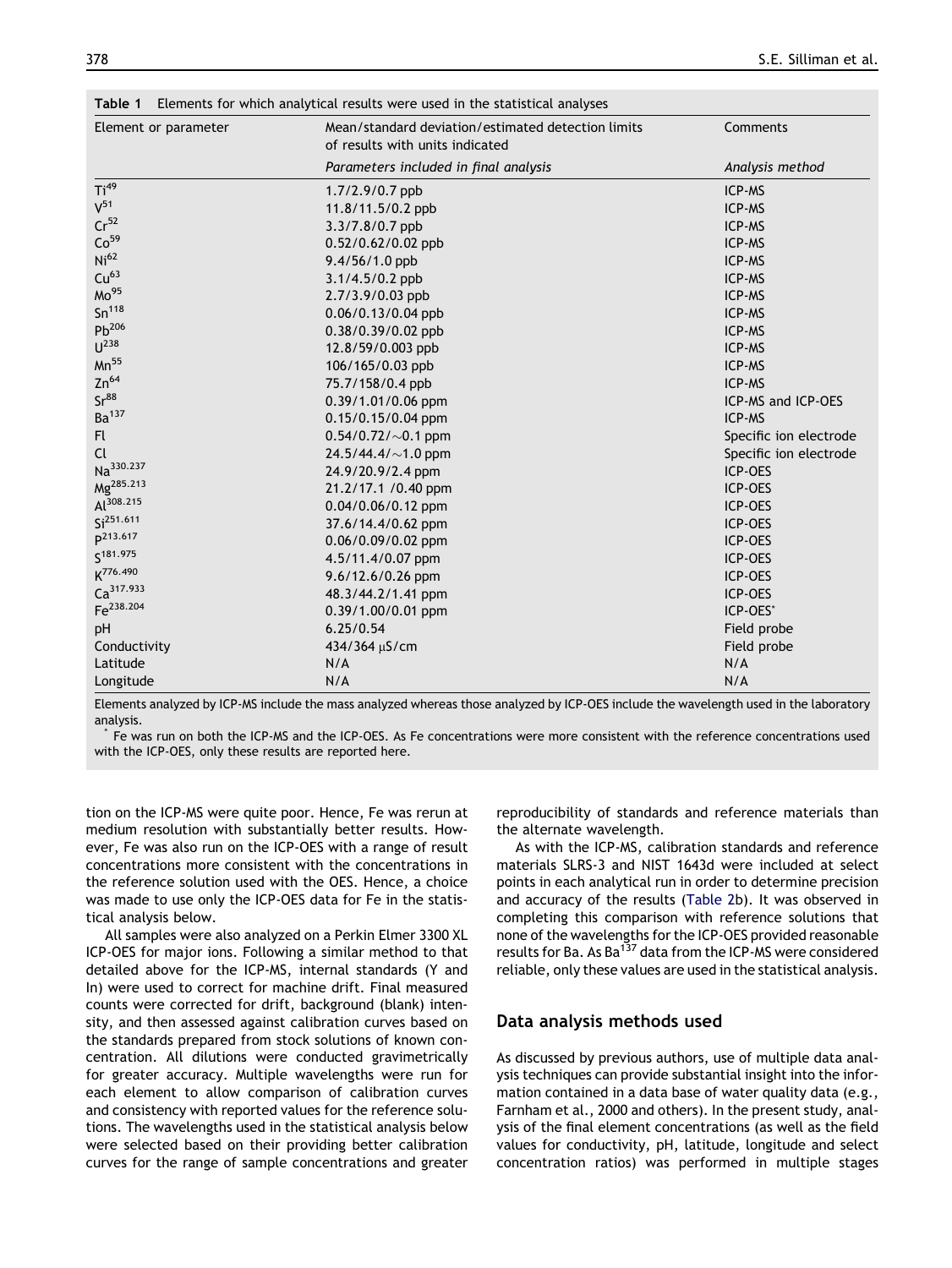<span id="page-5-0"></span>Table 2 Results for the ICP-MS analysis of standard reference materials NIST 1643d (trace elements in water) and the National Rese[a](#page-4-0)rch Council of Canada SLRS-3 (Riverine Water) (Panel  $a$ <sup>a</sup> and results for the ICP-OES analysis of standard reference materials NIST 1643d and the NRCC SLRS-3 (Panel b) $<sup>b</sup>$ </sup>

|                                    |           | <b>NIST 1643d</b>    |                       |                    |                             |            | CRC SLRS-3           |                       |                    |                             |
|------------------------------------|-----------|----------------------|-----------------------|--------------------|-----------------------------|------------|----------------------|-----------------------|--------------------|-----------------------------|
|                                    |           | Average<br>$(N = 8)$ | Standard<br>deviation | Certified<br>value | 95% Confidence<br>(± value) |            | Average<br>$(N = 5)$ | Standard<br>deviation | Certified<br>value | 95% Confidence<br>(± value) |
| Panel a                            |           |                      |                       |                    |                             |            |                      |                       |                    |                             |
| $V^{51}$                           |           | 34.42                | 0.97                  | 35.1               | 1.4                         |            | 0.55                 | 0.10                  | 0.3                | 0.02                        |
| Cr <sup>52</sup>                   |           | 17.67                | 0.72                  | 18.5               | 0.2                         |            | 0.34                 | 0.05                  | 0.3                | 0.04                        |
| Cr <sup>53</sup>                   |           | 17.92                | 1.02                  | 18.5               | 0.2                         |            | 1.13                 | 0.31                  | 0.3                | 0.04                        |
| Fe <sup>57</sup><br>(low range)    |           | 222.49               | 63.15                 | 91.2               | 3.9                         |            | 108.0                | 10.1                  | 100                | $\overline{2}$              |
| Co <sup>59</sup>                   |           | 24.70                | 0.55                  | 25                 | 0.59                        |            | 0.041                | 0.005                 | 0.027              | 0.003                       |
| Ni <sup>60</sup>                   |           | 58.69                | 1.10                  | 58.1               | 2.7                         |            | 1.02                 | 0.03                  | 0.83               | 0.08                        |
| Ni <sup>62</sup>                   |           | 56.28                | 1.55                  | 58.1               | 2.7                         |            | 0.92                 | 0.12                  | 0.83               | 0.08                        |
| Cu <sup>63</sup>                   |           | 20.37                | 0.91                  | 20.5               | 3.8                         |            | 1.38                 | 0.09                  | 1.35               | 0.07                        |
| Cu <sup>65</sup>                   |           | 20.70                | 1.20                  | 20.5               | 3.8                         |            | 1.38                 | 0.11                  | 1.35               | 0.07                        |
| $\mathsf{As}^{75}$                 |           | 55.94                | 1.20                  | 56.02              | 0.73                        |            | 0.83                 | 0.03                  | 0.72               | 0.05                        |
| $Se^{77}$                          |           | 11.58                | 1.54                  | 11.43              | 0.17                        |            |                      |                       |                    |                             |
| Mo <sup>95</sup>                   |           | 116.5                | 3.86                  | 112.9              | 1.7                         |            | 0.21                 | 0.038                 | 0.19               | 0.01                        |
| Cd <sup>111</sup>                  |           | 7.37                 | 0.81                  | 6.47               | 0.37                        |            | 0.018                | 0.002                 | 0.013              | 0.002                       |
| $Sb^{121}$                         |           | 55.47                | 2.22                  | 54.1               | 1.1                         |            | 0.16                 | 0.006                 | 0.12               | 0.009                       |
| $Pb^{206}$                         |           | 18.15                | 0.88                  | 18.15              | 0.64                        |            | 0.071                | 0.009                 | 0.068              | 0.007                       |
| $Pb^{207}$                         |           | 19.01                | 1.00                  | 18.15              | 0.64                        |            | 0.072                | 0.009                 | 0.068              | 0.007                       |
| $Pb^{208}$                         |           | 19.27                | 1.09                  | 18.15              | 0.64                        |            | 0.073                | 0.009                 | 0.068              | 0.007                       |
| $U^{238}$                          |           |                      |                       |                    |                             |            | 0.044                | 0.003                 | 0.045              | 0.005                       |
| Mg <sup>25</sup>                   |           | 6044                 | 1719                  | 7989               | 35                          |            |                      |                       |                    |                             |
| $Mn^{55}$                          |           | 35.28                | 2.90                  | 37.66              | 0.83                        |            | 3.19                 | 0.27                  | 3.9                | 0.3                         |
| Fe <sup>57</sup><br>(medium range) |           | 93.62                | 8.22                  | 91.2               | 3.9                         |            | 89.0                 | 4.97                  | 100                | $2^{\circ}$                 |
| $Zn^{64}$                          |           | 75.14                | 5.09                  | 72.48              | 0.65                        |            | 1.75                 | 0.35                  | 1.04               | 0.09                        |
| $Zn^{66}$                          |           | 72.48                | 3.74                  | 72.48              | 0.65                        |            | 1.69                 | 0.33                  | 1.04               | 0.09                        |
| Sr <sup>88</sup>                   |           | 302.43               | 5.78                  | 294.8              | 3.4                         |            | 31.23                | 4.74                  | 28.1               |                             |
| Ba <sup>137</sup>                  |           | 517.71               | 18.86                 | 506.5              | 8.9                         |            | 14.37                | 0.96                  | 13.4               |                             |
|                                    |           | <b>NIST 1643d</b>    |                       |                    |                             | CRC SLRS-3 |                      |                       |                    |                             |
|                                    | Average   |                      | Certified             | 95% Confidence     |                             | Average    | Standard             |                       | Certified          | 95% Confidence              |
|                                    | $(N = 2)$ |                      | value                 | (± value)          |                             | $(N = 4)$  |                      | deviation             | value              | (± value)                   |
| Panel b                            |           |                      |                       |                    |                             |            |                      |                       |                    |                             |
| Na 330.237                         | 15.12     |                      | 22.07                 | 0.64               |                             | 1.96       | 0.48                 |                       | 2.3                | 0.2                         |
| Mg 285.213                         | 8.60      |                      | 7.989                 | 0.0035             |                             | 1.72       | 0.01                 |                       | 1.6                | 0.2                         |
| Al 308.215                         | 0.19      |                      | 0.1276                | 0.0035             |                             | 0.11       | 0.00                 |                       | 0.031              | 0.003                       |
| Si 251.611                         | 3.08      |                      | 2.7                   |                    |                             | 1.93       |                      |                       |                    |                             |
| K 766.490                          | 2.53      |                      | 2.356                 | 0.0035             |                             | 0.62       | 0.03                 |                       | 0.7                | 0.1                         |
| Ca 317.933                         | 31.64     |                      | 31.04                 | 0.50               |                             | 6.05       | 0.04                 |                       | 6.0                | 0.4                         |
| Fe 238.204                         | 0.07      |                      | 0.0912                | 0.0039             |                             | 0.08       | 0.00                 |                       | 0.1                | 0.002                       |

<sup>a</sup> Only those elements reported for the reference material are tabulated. Numbers in bold are not certified values. Data are reported in ppb.

<sup>b</sup> Only those elements used in the analysis and reported in the reference materials are tabulated. Numbers in bold are not certified values. Data are reported in ppm.

including exploratory data analysis, indicator variable analysis, variogram analysis, cluster analysis and principal component analysis. These five levels of analysis allowed delineation of: (i) spatial patterns in single parameters, (ii) relationships among pairs of parameters (or parameter ratios), (iii) statistical (spatial) structure in single parameters (or parameter ratios), (iv) clusters of samples of similar chemical composition, and (v) groupings of parameters which describe the overall variability observed in the data. The combination provided a multifaceted analysis strategy.

Spatial patterns in single parameters were investigated through use of indicator variables determined for multiple target levels for each of the measured parameters. Specifically, for each target level, each sample was assigned either as 0 (sample value below the target level for the parameter of interest) or as 1 (sample value greater than or equal to the target level for the parameter of interest). Spatial plots were then generated contrasting the locations at which the indicator variable was equal to one versus equal to zero (for a particular parameter and a particular target level), thus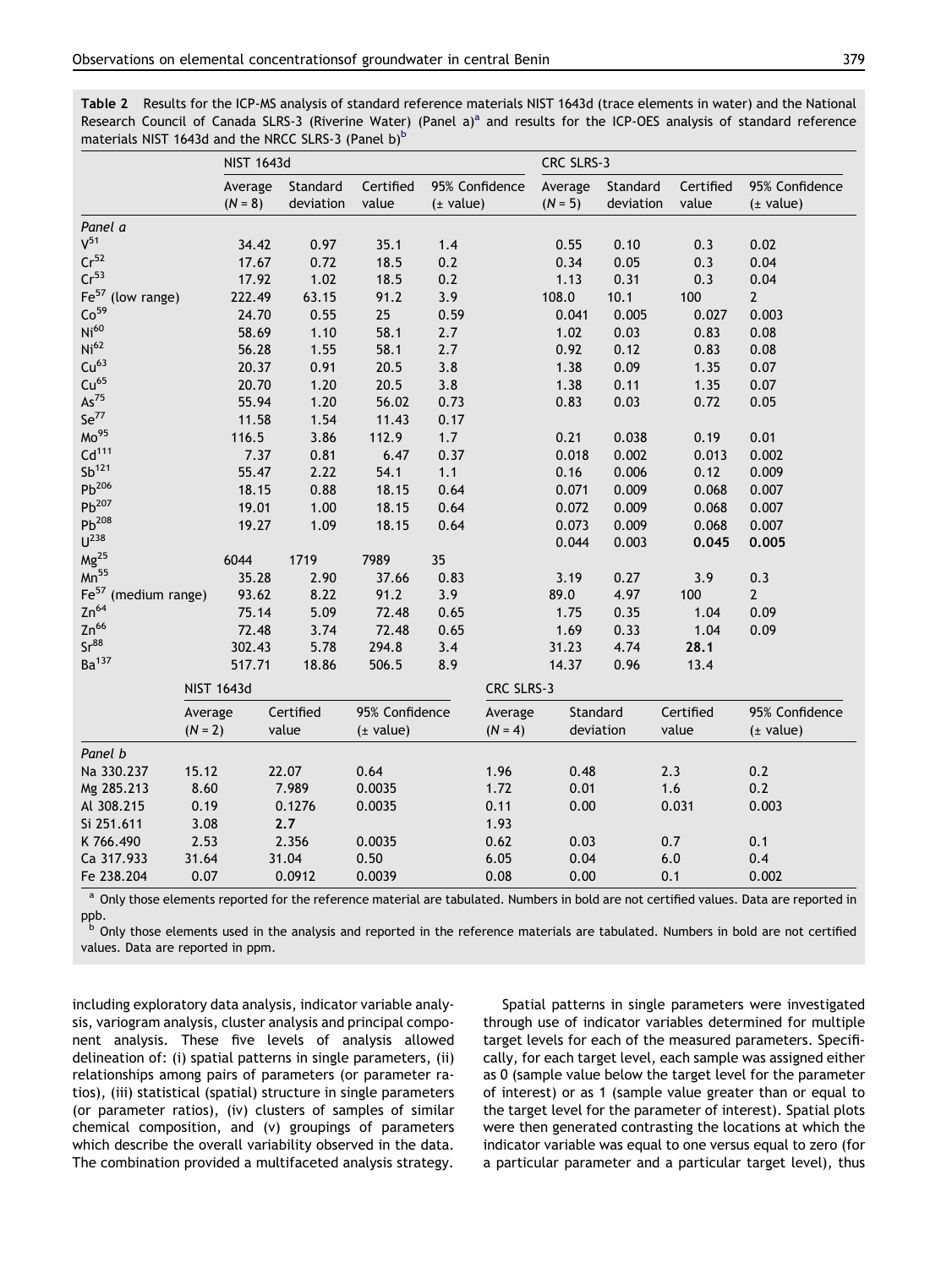providing the ability to highlight spatial patterns for each of the parameters.

Relationships among pairs of parameters were studied visually via plotting each parameter against every other parameter via linear, semi logarithmic, and log–log plots (following on the exploratory data analysis techniques of [Tukey, 1977\)](#page-14-0). Further, ratios anticipated to provide insight into relationships in groundwater quality were also assessed (these included Na/Cl, Si/Cl, Si/Ca, Si/Sr, and Si/U). Visual analysis (versus calculation of correlations) allowed identification of interactions between pairs of parameters regardless of whether the interactions were characterized as linear trends or more complex patterns.

Variogram analysis provided a measure of the spatial statistical structure in individual parameters, assessed over the sample locations. Although the details of generating variograms are beyond the scope of the present manuscript (see [Journel and Huijbregts, 1978](#page-13-0) and others for details), the variogram (classically called the semivariogram) is here estimated as one-half the sum of the squared differences in parameter values for a series of distance classes ( $h_i$  <  $|h| \leq h_k$ ), where  $|h|$  is the magnitude of separation distance between two sample locations (without consideration of the angle of separation). Estimated drift (spatial variation in the mean parameter value) was removed from each parameter prior to estimation of the variogram.

Variogram analysis requires careful design of the spatial distribution of data points so as to obtain adequate numbers of data pairs in each distance class of interest. As indicated above, the 2004 sampling campaign was designed to provide appropriate spatial distribution of data points. The difference in distribution of data pairs before and after the 2004 sampling campaign is shown in Fig. 2 for a lag-distance class of approximately 20 km. It is concluded, based on this distribution of sample pairs, that the overall distribution of sampling locations, while somewhat over-weighting the southern portion of the study area, is sufficient for assessing spatial statistical structure within the data.

In order to investigate clustering among the samples and patterns among the parameters (excluding latitude and longitude), cluster analysis and principal component analysis were applied to the data (e.g., [Salman and Ruka'h, 1999](#page-14-0)). Cluster analysis ([Kaufman, 1990; Aldenderfer and Blashfield,](#page-13-0) [1984](#page-13-0)) was applied to the original data without correction for spatial drift. Within our work, cluster analysis involved estimation of the Euclidian distance,  $D_{m,n}$ , between two sample points,  $x_m$  and  $x_n$ , defined as the square root of the sum of the square differences of each of the M parameter (concentration) values,  $P_{y}$ , for those samples:

$$
D_{m,n}=\left\{\sum [P_{\gamma}(x_m)-P_{\gamma}(x_n)]^2\right\}^{0.5}
$$

Cluster analysis allowed identification of groups of sample points that have similar chemical compositions based on this Euclidian distance.

Principal component analysis allowed identification of structure or groupings among the parameters (e.g., [Jolliffe,](#page-13-0) [2002; Farnham et al., 2003](#page-13-0)). Although various approaches are available for principal component analysis, the choice was made for the present analysis to transform each parameter to a standardized normal distribution. The analysis was



Figure 2 Change in number of pairs by distance class through addition of the 2004 data (stars are pre-2004 whereas circles are post 2004). The goal was to maintain approximately uniform numbers of data pairs through a separation distance of approximately 300 km (approximately 1/2 the maximum separation distance in the study area).

then applied to these transformed data. The results provide indications of groups of parameters that explain variability within the transformed data set.

## Results

Summary statistics are provided in [Table 1](#page-4-0) as are estimates of detection limits for each parameter. In the following paragraphs, the general results for each analysis technique are presented. These results are then integrated in the analysis section of this manuscript.

#### Indicator variable analysis

Indicator variable analysis was utilized to explore the data for spatial structure within individual variables. This analysis led to a number of observations that were consistent across multiple elements. [Fig. 3](#page-7-0), for example, shows all sample locations with the locations of high values for pH (left), conductivity (center), and P (right), where high values are plotted with dots and low values are plotted as  $\times$ 's. It is noted that there is close spatial correspondence in southern Benin of sample locations with high values of conductivity and high values of pH (as indicated by the samples enclosed by the box). This region also corresponds to sample locations showing low concentrations of P (as indicated by the lack of circles in this region). Elevated values in this region were observed for a number of parameters, including: conductivity, pH, Fe, Ca, S, Mg, Na, Cl, Fl, Zn, Mn, and Mo. Parameters showing relatively low concentrations in this region include: P, Sn and, to a lesser degree, Si. In addition, a number of parameter ratios showed decreased magnitude in this region: examples include Si/Cl, Si/Conductivity and P/U. As discussed below, this region is identified by a number of the analysis techniques as being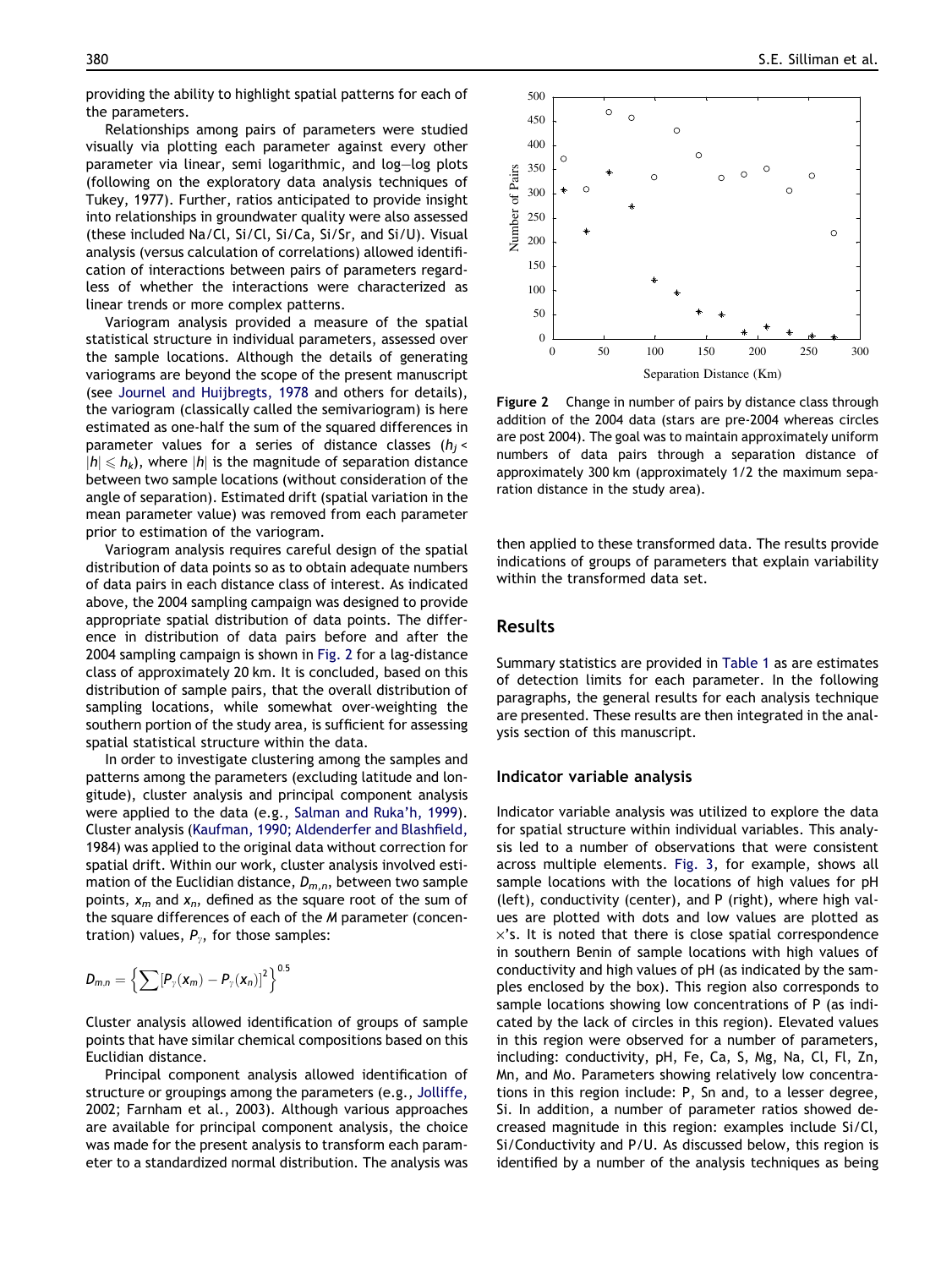<span id="page-7-0"></span>

Figure 3 Indicator variable analysis illustrating consistent clustering of high pH (left), high conductivity (middle), and low phosphorus (right) in south-central portion of study area (indicated in figure). High values are indicated by dots whereas low values are plotted with  $\times$ 's. The threshold value for pH was 6.7, conductivity was 0.55 mS/cm, and phosphorus was 0.05 mg/l. The oval in the upper left portion of the left figure indicates two wells which are also identified by a number of the data analysis techniques.

a region with an elemental composition substantially different than that observed for the majority of the study region.

A second observation identified using indicator variables was the difference in chemical composition of two wells in the northwest portion of the country. These two wells are shown by the oval in the left image of Fig. 3. Although not obvious from these plots, these two points had extremely low values for conductivity and pH as well as very low concentrations for a number of major and minor elements (including Si and P in addition to Ca, Na, etc.). Examination of the geology indicates that these two wells are drilled into a substantially different lithology than the other wells sampled in this study (the region is dominated by quartzite). Hence, water from these wells exhibits a substantially different element composition.

#### Plotting of parameter pairs

Exploratory analysis using parameter plots provided a number of insights into the data. A summary of the relationships discussed below are contained in [Table 3.](#page-8-0)

First, as might be anticipated from geochemical arguments, there were a number of positive relationships identified (increase in one parameter accompanied by an increase in the second parameter: the relationship may be linear or non-linear). Such relationships were observed, for example, among Na, Cl, K, Ca, Mg, and conductivity. There were also a number of positive relationships between major elements (as well as conductivity and pH) and trace elements. Examples include positive relationships between Ca (as well as a number of other major elements) and the trace elements U and V. A select number of inverse relationships (increase in one parameter accompanied by a decrease in the second parameter) were also identified. The predominant elements involved in inverse relationships were Si and P, each against a number of the major and trace elements. Finally, drift in parameter values was identified through plotting individual parameter values against latitude and longitude.

Parameter plots also allowed identification of outliers and local deviation in regional trends. For example, the two points in northwestern Benin identified in Fig. 3 appeared as outliers in several of the parameter plots in the form of concentrations significantly below those of other wells in the region. In addition, locally increased concentrations in a number of major and trace elements were observed at a select number of locations at the lower latitudes (e.g., between latitudes  $7.5^{\circ}$  N and  $8^{\circ}$  N). This local increase in concentration is apparent for example in the variation of Na with latitude as shown in [Fig. 4](#page-8-0). Finally, for several parameters, the wells north of  $11^{\circ}$  N latitude show increased mean concentration as compared to the mean concentrations observed south of 11 $\degree$  N (again, the variation of Na with latitude shown in [Fig. 4](#page-8-0) provides an example of this type of deviation).

#### Variogram analysis

Variogram analysis (using both variogram clouds and variograms averaged over distance classes) was applied to each of the elements following transformation into log space and then removing linear drift in the log-data (with the exception of pH for which no logarithm was taken). The variograms discussed were omni-directional such that no dependence on orientation of the data pairs is considered in this analysis. Outliers were identified and removed through an iterative process based on analysis of the variogram cloud (plot of squared difference versus separation distance for each data pair, prior to averaging over distance classes – see [Journel and Huijbregts, 1978](#page-13-0); for further discussion of the variogram and variogram clouds).

As noted above, the spatial sampling pattern was designed so as to allow estimation of the variogram over maximum distances of approximately 1/2 the largest dimension of our study area with approximately equal number of pairs of data in each distance class. Sufficient data points are available to provide reasonable numbers of data pairs (e.g., greater than 40) for distance classes as small as 5.0 km. At distances classes of approximately 20 km, the number of data pairs in each class is approximately 300.

[Fig. 5a](#page-9-0) illustrates the variogram for pH for two different distance classes (5.0 and 20 km, respectively). The similarity in the underlying variogram structure for these two lag distances indicates that the refinement of distance class is likely sufficient for interpretation of the spatial behavior of pH for lag distances greater than approximately 5– 10 km. Similar to several of the variograms calculated from the project data, the variogram for pH shows an initial nugget effect and relatively smooth rise to a sill, with a structure similar to an exponential model (e.g., [Journel and](#page-13-0) [Huijbregts, 1978\)](#page-13-0).

[Fig. 5](#page-9-0)b shows a second common pattern observed. Shown for sodium and a distance class of 20 km, the variogram shows a relatively constant value at short lags followed by a rise at large lag distances. This structure is relatively consistent with a Gaussian-variogram model and was observed for many of the major elements.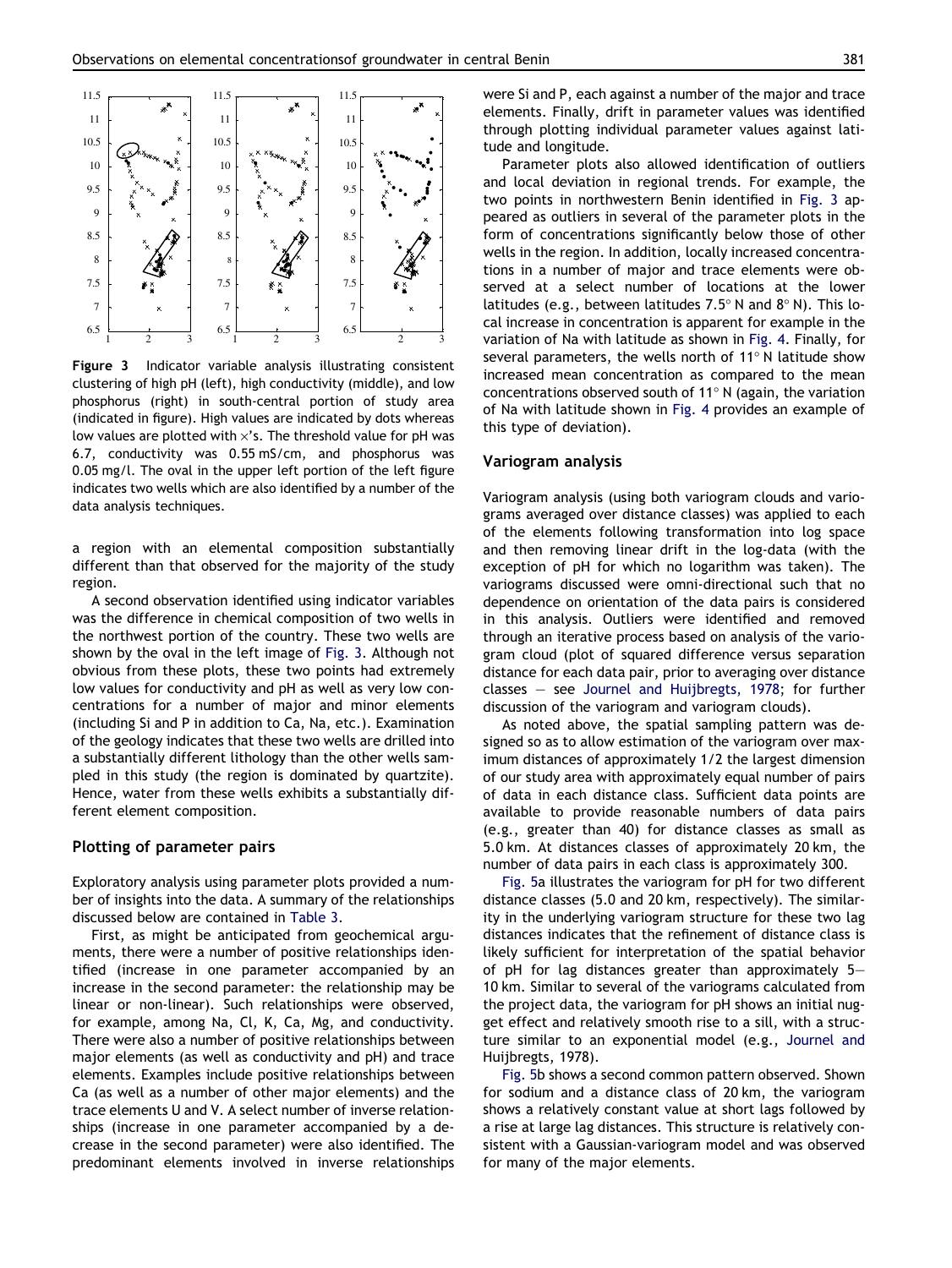| Parameter         | Positive relationship <sup>a</sup>                      | Negative relationship <sup>a</sup> | Possible outliers       |
|-------------------|---------------------------------------------------------|------------------------------------|-------------------------|
| Cond.             | pH, Ca, Cl, Fl, Cr, K, Mg, Na, Ba, Sr, U, Ti            | P, Lat, Si                         | 2 below 0.04            |
| pH                | Cond, Ca, Sr                                            | P, Cu                              | 3 below 5.0             |
| Cl.               | Cond, Ca, K, S, Mg, Na, Fl, Sr, Mo, Ba, Sr, U, Mn, V    | Lat, P                             | 0                       |
| Fl.               | Cond, Cl, S, Na, Mo                                     | Lat, P                             | 2 above 5 ppm           |
| Ca <sup>313</sup> | Cond, pH, K, Mg, Na, Cl, Fl, Sr, Mn, U, Mo, S, V        | Lat, P                             | 0                       |
| K <sup>776</sup>  | Long, Cond, pH, Ca, S, Mg, Na, Cl, Fl, Ba, Sr, U, Mo, V | Lat                                | 2 above 40 ppm          |
| S <sup>181</sup>  | Cond, Ca, K, Mg, Na, Cl, Fl, Sr, Ti, U                  | Si                                 | $\mathbf{0}$            |
| P <sup>213</sup>  |                                                         | Cond, pH, Mg, Na, Mn, Mo           | 2 below 0.03            |
| Si <sup>251</sup> | P                                                       | Cond, pH, Cl, S, Mo                | 1 above 100, 4 below 10 |
| $Mg^{285}$        | Cond, pH, Ca, K, Na, Cl, Ba, Sr, V                      | Lat, P                             | 2 below 10.             |
| Na <sup>330</sup> | Long, Cond, pH, Ca, K, S, Mg, Cl, Fl, Ba, Sr, U, Mo     | Lat, P, Si                         | 2 below 3 ppm           |
| Ba <sup>137</sup> | Cond, Mg, Sr, V                                         | Lat                                | 3 below 10 ppb          |
| Sr <sup>88</sup>  | Cond, pH, Ca, K, S, Mg, Na, Cl, Ba, U, V, Ti            | Lat, P                             | 1 above 3000 ppb,       |
|                   |                                                         |                                    | 2 below 10 ppb          |
| $Zn^{64}$         | Ni                                                      |                                    | 0                       |
| $Mn^{55}$         | Na, Fl, Co, Ti                                          | Lat, P                             | 0                       |
| $U^{238}$         | Long, Cond, Ca, K, S, Na, Cl, Fl, Sr, Mo                | Si                                 | 0                       |
| $Pb^{206}$        | Cu, Ni, Cr                                              |                                    | 0                       |
| Sn <sup>118</sup> | Complex relationship with several parameters            |                                    | 0                       |
| Mo <sup>95</sup>  | Cond, pH, Ca, K, Mg, Na, Fl, Mn, U                      | P. Si                              | 0                       |
| Cu <sup>63</sup>  | Pb, Ni                                                  | pH                                 | $\mathbf{0}$            |
| Ni <sup>62</sup>  | Si, Zn, Pb, Cu, Co, Cr, Ti                              | Lat                                | 2 above 100 ppb         |
| Co <sup>59</sup>  | Mn                                                      |                                    | 0                       |
| Cr <sup>52</sup>  | Pb                                                      |                                    | 0                       |
| $V^{51}$          | Si, Mg, Ba                                              |                                    | 4 below 0.6 ppb         |
| Ti <sup>49</sup>  | Long, Cond, S, Mg, Na, Cl, V                            | Lat, P                             | 1 above 10 ppb          |

<span id="page-8-0"></span>Table 3 Relationships among parameters recorded during process of plotting each pair of parameters

A reported positive or negative relationship should not be interpreted, here, as an indication of the value of the correlation coefficient as not all relationships were linear and several that were identified were relatively weak relationships. Long = longitude, Lat = latitude, Cond = conductivity.

Positive relation = increase in one parameter generally corresponds to increase in other parameter; negative relation = increase in one parameter generally corresponds to decrease in other parameter; number obvious outliers = number of points identified as possible outliers based solely on parameter plots.



Figure 4 Variation in concentration of Na versus latitude (degrees north latitude) illustrating select location with high Na concentrations between 7.5 $^{\circ}$  N and  $8^{\circ}$  N and increasing mean concentrations north of 11 $^{\circ}$  N.

[Table 4](#page-10-0) provides a summary of which parameters provided variograms with identifiable structure and, where appropriate, the estimated nugget, range and sill of the variogram.

#### Cluster analysis

Cluster analysis was performed on standardized parameter values (value minus the mean and divided by the standard deviation) excluding latitude and longitude and using Euclidian distance as the measure of difference between sample locations. No corrections were made for drift, nor were the variables transformed into log space.

Results were assessed using the resulting dendrogram and plots of the spatial distribution of groups. An example of a graph of spatial groups is shown in [Fig. 6](#page-11-0). Specifically, [Fig. 6](#page-11-0) provides a spatial map of the location of the 70 sample locations that have the most similar parameter values (smallest separation distances on the dendrogram) shown by the ' $\times$ ' symbol versus the remaining sample locations that demonstrate larger variation in parameter values (larger separation distances) as represented by the dots on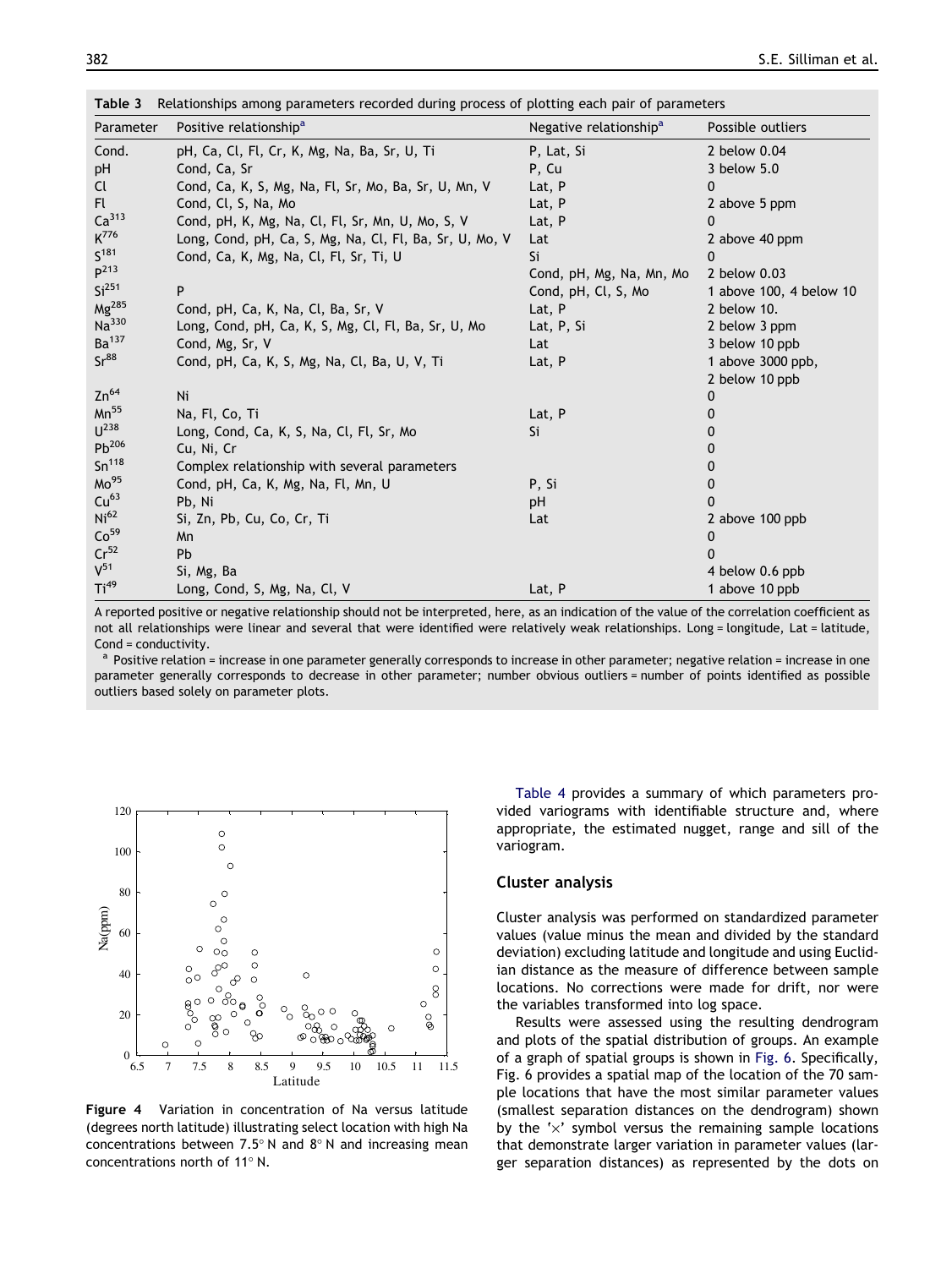<span id="page-9-0"></span>

Figure 5 (a) Variogram for pH using distance classes of 5.0 km (stars) and 20 km (circles) illustrating a possible nugget of approximately 0.15, a range of approximately 50–100 km, and a sill of approximately 0.3. (b) Variogram of Na for 20 km distance classes illustrating the Gaussian-type behavior of many of the major and trace elements.

the figure. The largest cluster outside of the main cluster of 70 sample locations involves only 3 wells, hence all points outside the large cluster have relatively distinct chemistries.

Two primary observations are made with respect to these results. First, there is a cluster of wells in south-central Benin (see [Fig. 6\)](#page-11-0) where the chemistry is highly variable as indicated by the number of points in this region which are not in the large cluster. This region coincides with the region of elevated concentration of several elements identified through the parameter plots and as identified with the indicator variable analysis (compare with [Fig. 3](#page-7-0)) and is discussed further below. Second, two wells in the northwestern portion of the sampling region form a separate cluster (identified by the oval in [Fig. 6\)](#page-11-0), consistent with the results obtained through the exploratory data analysis and indicator variable analysis indicating that these two wells have element chemistries substantially different than the majority of other wells (compare with [Fig. 3\)](#page-7-0).

#### Principal component analysis (PCA)

For PCA, all parameters with the exception of pH were first transformed into log space and then standardized (through subtraction of the transformed mean and division by the transformed standard deviation). Those parameters judged to have excessive values below detection limit were removed from the analysis. Latitude and longitude were not included in the analysis. The resulting data set included 23 parameters.

The results of the PCA, provided in [Table 5](#page-12-0) for the first three components, show that the first three components explained 35%, 13%, and 10% of the total variance, respectively. Hence, approximately 60% of the variability in the transformed data set is explained by the first three components.

Looking at the weights within the individual components, it is observed that the first component is dominated by positive loadings with approximately uniform weights ( $\sim$ 10 $-$ 11% each) from Na, Mg, Ca, and Conductivity. A second group of elements each contributes weights of  $\sim$ 6 $-$ 8% (Cl, Fl, Sr, and K). Hence, the first component reflects, to a large degree, major elements within the groundwater system.

The second component is dominated by several trace metals (Cu, Pb, Ni, Zn, Co, Cr), thus implying that the variation in groundwater chemistry is described, independent of the major elements, by variation in the dissolved trace metals. The third component is dominated by Si, Sn, Cr, and V.

These results imply nearly complete separation of large loadings on the parameters in the first three components (e.g., Cr is the only parameter that has high loading in more than one component) with no significant negative loadings of the major contributors. One interpretation of this result, consistent with the results from the other analysis techniques and classical interpretation of principal components in mixed systems, is that these three components represent different, but not competing, sets of processes or mechanisms that have impacted the groundwater chemistry (i.e., there is no indication of mixing).

#### Analysis

The data presented herein, along with the combination of analysis methods, lead to several observations regarding groundwater characteristics in the study area. Many of these observations are further supported by comparison of the sample locations with their hydrogeologic setting as derived from examination of a hydrogeologic map available for this region (Carte Géohydraulique, 1985). Among the observations are:

#### Regional geologic control

The results confirm that major changes in geology can result in identifiable changes in elemental composition. While this observation was expected, it provides confidence in the methodology, particularly in terms of the statistical methodology used to identify spatial changes in groundwater chemistry. This observation is supported by the identification of two wells in northwestern Benin (in the region of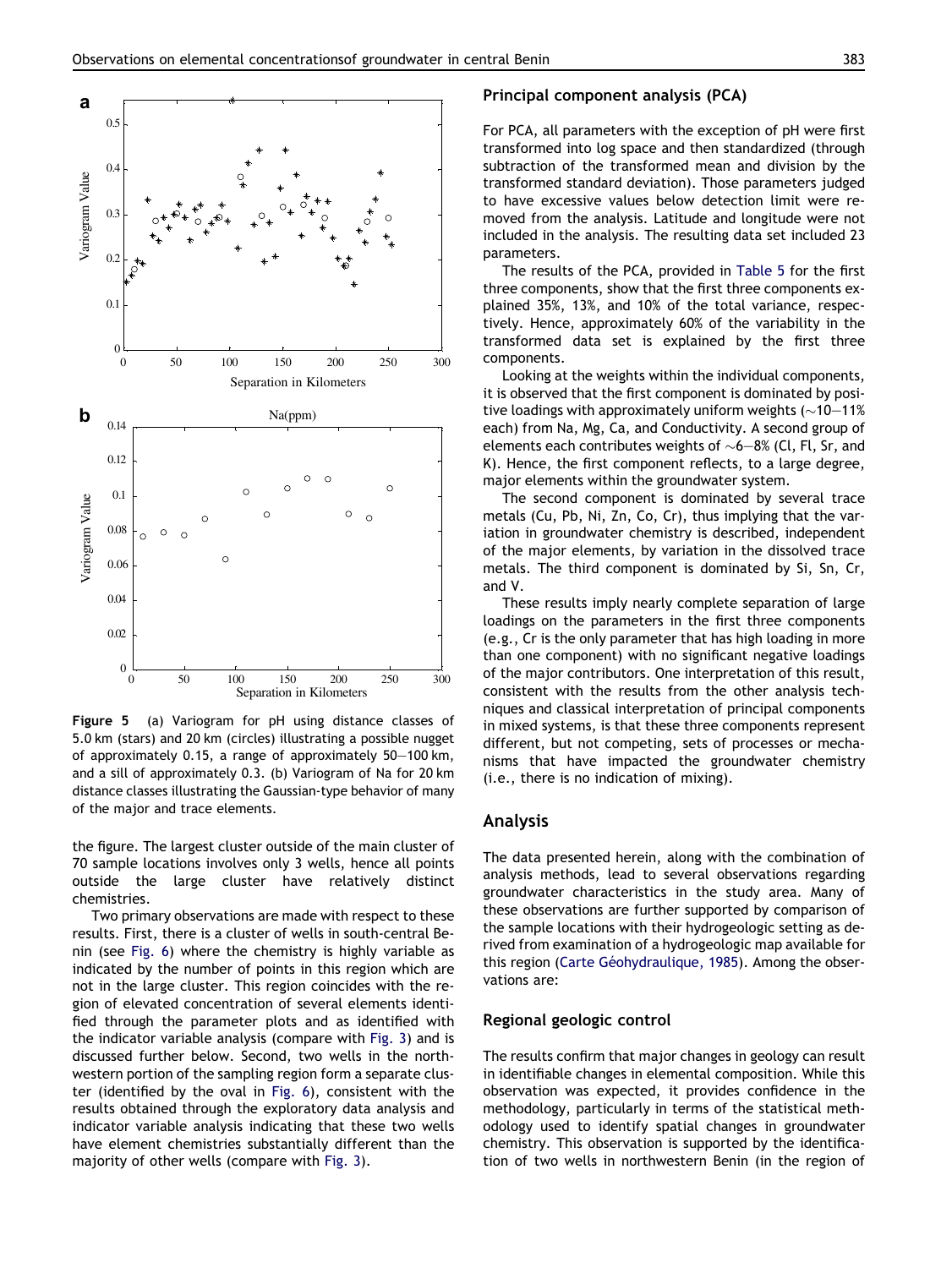<span id="page-10-0"></span>

| Parameter    | Drift correction | Structure                    | Nugget                       | Range (km) | Sill  |  |  |
|--------------|------------------|------------------------------|------------------------------|------------|-------|--|--|
| Cond (mS/cm) | Y                | Y                            | 0.07                         | 120        | 0.10  |  |  |
| $pH^a$       | N                | Y                            | 0.17                         | 100        | 0.31  |  |  |
| Cl (ppm)     | Y                | Y                            | 0.18                         | 110        | 0.28  |  |  |
| Fl (ppm)     | Y                | N                            | 0.08                         | N/A        | N/A   |  |  |
| Va (ppb)     | ${\sf N}$        | Y                            | 0.21                         | >300       | >0.30 |  |  |
| Cr (ppb)     | Y                | Y                            | 0.16                         | 280        | 0.22  |  |  |
| Co (ppb)     | Y                | Y                            | 0.16                         | 90         | 0.28  |  |  |
| Ni (ppb)     | Y                | N                            | 0.07                         | N/A        | N/A   |  |  |
| Cu (ppb)     | ${\sf N}$        | Y                            | 0.17                         | 150        | 0.28  |  |  |
| Mo (ppb)     | Υ                | Y                            | 0.2                          | 200        | 0.34  |  |  |
| Sn (ppb)     |                  |                              | <b>Excessive non-detects</b> |            |       |  |  |
| Pb (ppb)     | ${\sf N}$        | N                            | 0.065                        | N/A        | N/A   |  |  |
| $U$ (ppb)    | Y                | N                            | 0.68                         | N/A        | N/A   |  |  |
| Mn (ppb)     | N                | Y                            | 0.35                         | 220        | 0.85  |  |  |
| Zn (ppb)     | Υ                | N                            | 0.30                         | N/A        | N/A   |  |  |
| Sr (ppb)     | Y                | Υ                            | 0.08                         | 150        | 0.11  |  |  |
| Ba (ppb)     | Y                | N                            | 0.17                         | N/A        | N/A   |  |  |
| Na (ppm)     | Υ                | Υ                            | 0.075                        | 250        | 0.125 |  |  |
| Mg (ppm)     | Y                | Y                            | 0.08                         | 150        | 0.14  |  |  |
| Al (ppm)     |                  |                              | Excessive non-detects        |            |       |  |  |
| Si (ppm)     | Y                | N                            | 0.035                        | N/A        | N/A   |  |  |
| $P$ (ppm)    |                  | <b>Excessive non-detects</b> |                              |            |       |  |  |
| S (ppm)      |                  |                              | <b>Excessive non-detects</b> |            |       |  |  |
| K (ppm)      | Υ                | Υ                            | 0.02                         | 250        | 0.07  |  |  |
| Ca (ppm)     | Y                | Y                            | 0.10                         | 200        | 0.16  |  |  |

Drift correction indicates whether or not a correction was necessary for observed drift in the data. Structure refers to:  $(Y)$  = the presence of a consistent increase in the value of the variogram with separation distance, (N) = a pure nugget effect. Range and sills are estimated where possible within the variability of the data based either on exponential or Guassian variogram models. Results presented here are for a lag distance of approximately 28 km, with use a lag distance of  ${\sim}5$  km to clarify behavior at small separation distances.

pH variogram based on pH, not log(pH), values.

Natintingou, and as identified in [Figs. 3 and 6](#page-7-0)) and a group of wells in northern Benin (west of Kandi), which demonstrate differences in elemental composition as compared to the regional analysis, while maintaining similar elemental compositions within each group. These differences were identified through the parameter plots, indicator variables, and cluster analysis. They were further supported through examination of the reported geology at the location of the wells. The two wells near Natintingou, for example, are in a quartzite, which contrasts with the gneiss present at the vast majority of the other well sites.

#### Spatial trends

Spatial trends in the elemental composition were identified. These include decline in mean concentration with latitude for major elements such as Cl, Na, Mg, and K, as well as for trace elements such as Ba and Ni. Subtle increases in mean concentration with latitude were also observed for select trace elements such as P. Select trace elements also showed a tendency towards increasing concentration with longitude, including U, Mo, and Ni. It is anticipated that these large-scale trends result from regional variation in mineralogy, as well as variation in precipitation patterns.

The variograms indicate that variation in the drift-corrected element concentrations may show correlation, for select elements, over significant distances (e.g., 100– 200 km). This is consistent with the observation that large regions of the study region are of a relatively consistent geology. It is noted further, for those variograms showing structure, that the nugget effect is often a significant percentage of the sill (e.g., 50% or greater  $-$  see Table 4), implying that variability at the local scale (in addition to analytical error) is a significant part of the overall variability in observed concentrations. Additional studies at much shorter lag distances would likely help to separate the impact of analytical error from local variability. Unfortunately, such studies are not possible at the present time in this region of Benin.

#### South-central Benin

The most significant unanticipated result of the statistical analyses was the identification of the region in south-central Benin (identified by the indicator variable and cluster analyses as outlined in [Figs. 3 and 6](#page-7-0)) for which the groundwater exhibits an element composition that is both substantially different than the average composition observed in the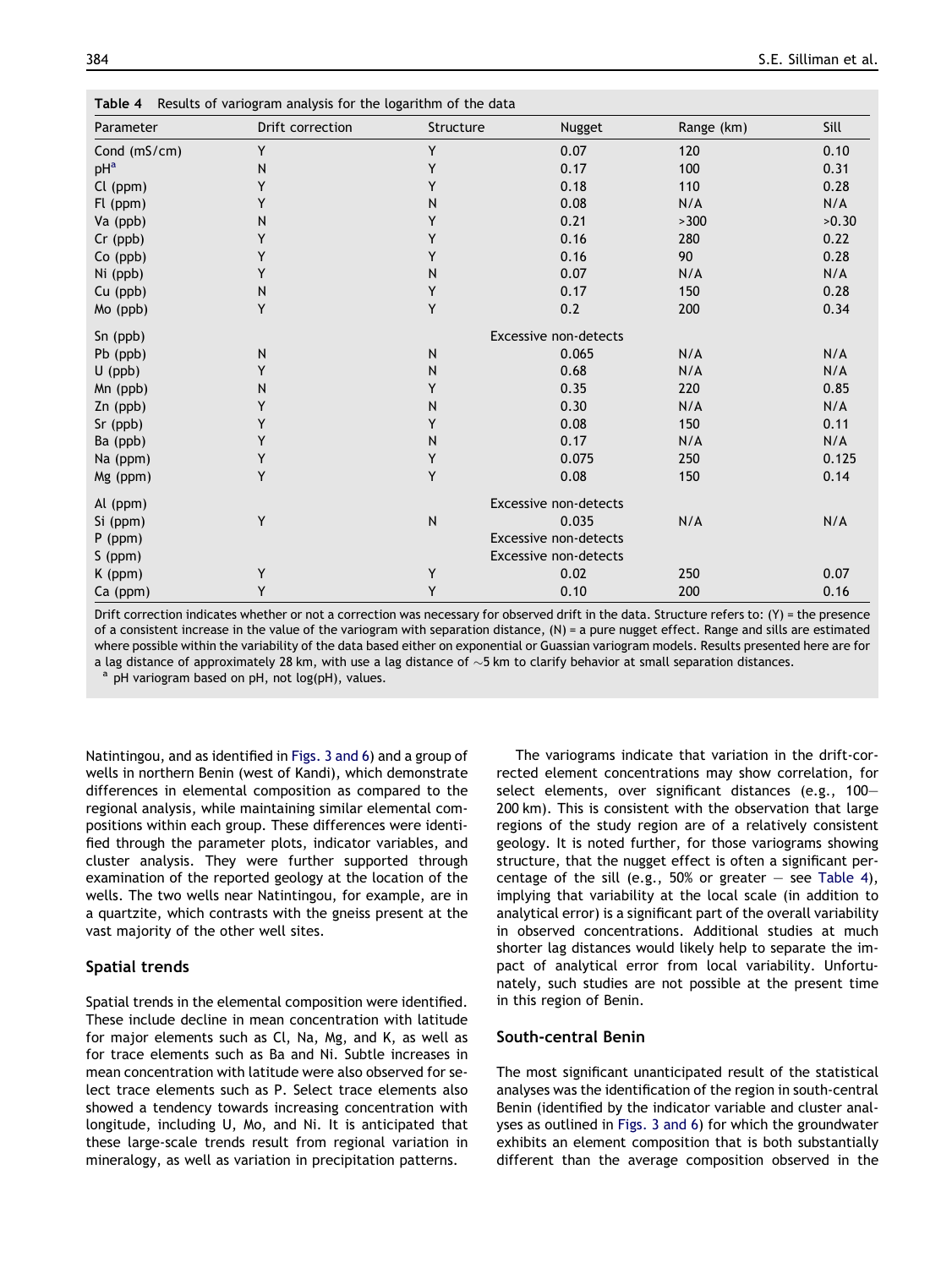<span id="page-11-0"></span>

Figure 6 Results from cluster analysis showing locations of the 70 wells with the smallest separation distances  $(x)$  versus those wells that fell outside of this group (the dots). It is noted that a cluster of wells exists in south-central Benin (enclosed region on the plot) for which each well has an elemental composition that is quite different from all other wells (including other wells in this cluster). The region is similar to the region identified using indicator variable analysis. The two wells in the northwestern portion of the study area identified by the previous methods are also identified by cluster analysis (the two points in the oval).

remainder of the study region and variable (spatially) from well to well within this region. This region had not been previously identified through hydraulic or chemical methodologies as being unique or exceptional.

Two analysis methods were used to further explore the data from this region. Both methods involved separating the total data set into two subsets based on cluster analysis as shown in Figs. 6. Of the 34 samples excluded from the primary cluster, 25 were located within the region of interest. While these 25 samples could have been assessed separately based solely on geographic proximity, a decision was made to base separation of the data on a consistent measure, in this case the cluster analysis, rather than an arbitrary choice based solely on geographic location.

These two data sets were then assessed via exploratory data analysis. The results of this analysis demonstrated two primary features. First, the points included in the smaller data set, particularly those identified to be from the region of interest, were significantly over-represented in the higher concentrations of the major elements. Second, the data in the smaller data set demonstrated a higher variation than the data in the larger group of samples. Both of these observations indicate that the water in this region is significantly different, in terms of concentrations, than the water in the larger region of Benin. However, the analysis also indicated that the data in both groups tended to follow very similar trends between parameters.

The second assessment of these data was performed using principal component analysis as applied to the same two subsets of the entire data set. Component weights were compared for: (i) the entire data set, (ii) the larger data subset (those points within the large cluster), and (iii) the smaller data subset (those points excluded from the large cluster). Consistent with the discussion provided above for the entire data set, the first component was reflective of the major elements for all three data sets. Further, consistent across the three data sets, the first significant appearance of Si was in the third component.

Review of the parameter weights in the first component show that all three data sets have significant weights on conductivity, Ca, Na, Mg and Cl; i.e., several of the major elements. Significant differences occur, however, for select elements, including Fl, Sr, Ti, and K. Generally, the larger subset shows more consistency with the entire data set than does the smaller subset. Hence, there is consistency among the entire data set and two subsets as expressed in the major elements. However, the two subsets show significant difference in terms of the contribution of the secondary elements.

This difference among the three data sets is further highlighted in the third component (the first component with significant contribution from Si for each of the data sets). Although all three show significant weight on Si, there are substantial differences in the remaining parameter weights. As compared to the weights for the full data set, for example, the smaller subset shows significantly increased weights on Fl, Cu, K and pH with reduced weights on V and Cr (as well as a lower weight on Si). The larger subset shows greater weight on Ti and lower weight on Si (as compared to the full data set). Although not based in geochemical analysis, these results imply that there is a significant difference between the two subsets of the data regarding the interplay among the parameter groupings.

In attempting to identify unique controls on elemental composition consistent with the original assessment of the complete data set and the analysis of the data subsets, patterns in geology, land-use, and precipitation were considered. Following on [Tardy \(1969\),](#page-14-0) it is anticipated that each of these may impact groundwater chemistry and variability in this chemistry.

Reviewing the hydrogeology of Benin (Carte Hydrogeologique, 1985) and associated discussion in [Boukari \(1982\)](#page-13-0), it is observed that the south-central region of the study area that was identified via data analysis ([Figs. 3 and 6\)](#page-7-0), more so than other regions within the study area, is characterized by relatively rapid changes in rock type, with variation among gabbros, gneisses, and granites and associated significant variations in mineralogy. While this variability may not provide an immediate explanation for the elevated concentra-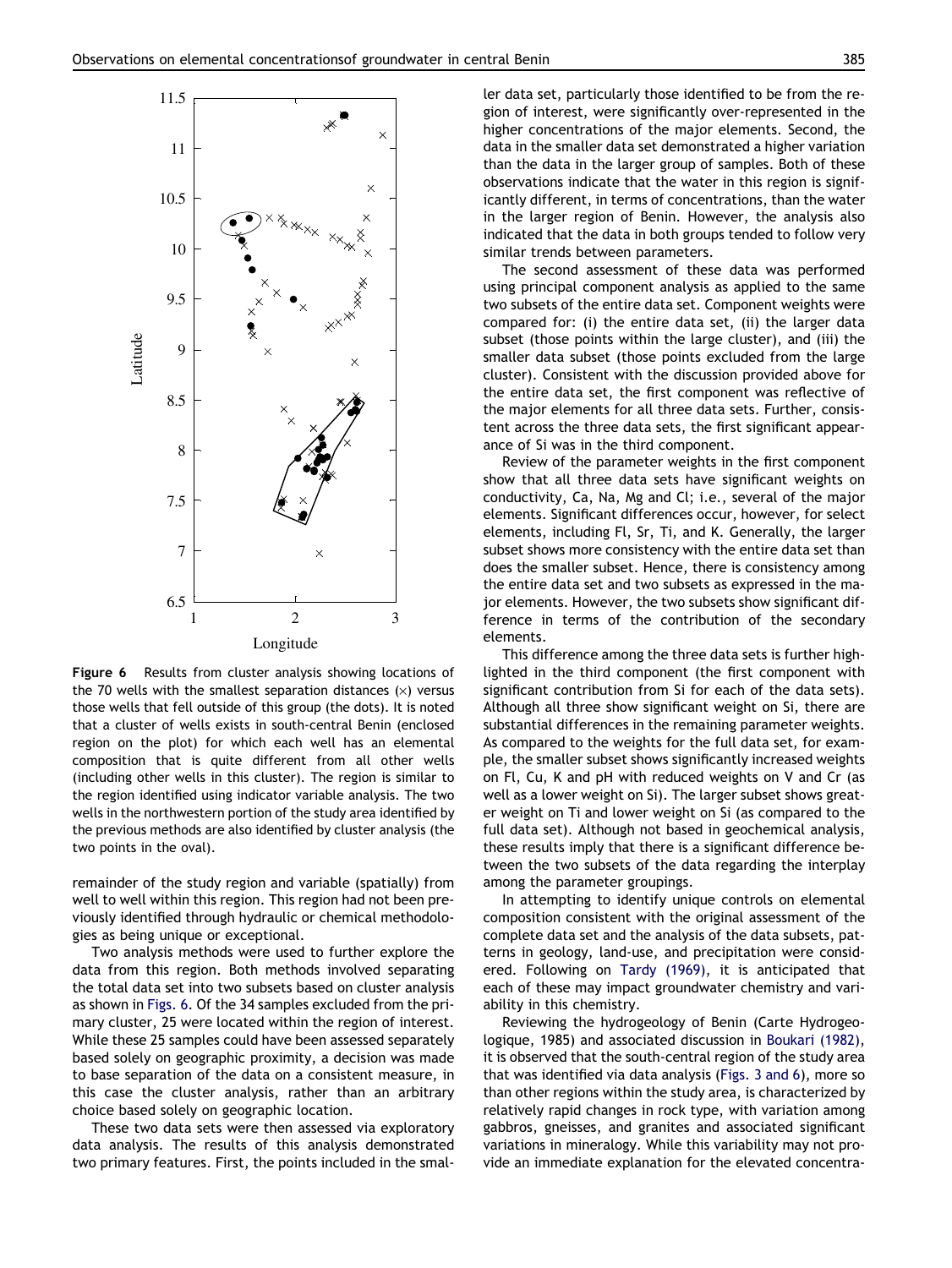<span id="page-12-0"></span>Table 5 Results of the principal component analysis – first three components

| Parameter             | Principal component 1 |        | Principal component 2 |        | Principal component 3<br>9.6 |        |
|-----------------------|-----------------------|--------|-----------------------|--------|------------------------------|--------|
| % Variance explained: | 34.9                  |        | 12.7                  |        |                              |        |
|                       | Loading               | Weight | Loading               | Weight | Loading                      | Weight |
| Cl                    | 0.25                  | 0.06   | 0.08                  | 0.01   | $-0.14$                      | 0.02   |
| Fl                    | 0.26                  | 0.07   | $-0.02$               | 0.00   | 0.05                         | 0.00   |
| Ti                    | 0.19                  | 0.03   | 0.13                  | 0.02   | 0.23                         | 0.05   |
| V                     | 0.17                  | 0.03   | 0.01                  | 0.00   | 0.39                         | 0.15   |
| Cr                    | $-0.02$               | 0.00   | 0.29                  | 0.09   | 0.30                         | 0.09   |
| Co                    | 0.10                  | 0.01   | 0.31                  | 0.10   | $-0.20$                      | 0.04   |
| Ni                    | 0.04                  | 0.00   | 0.38                  | 0.15   | $-0.21$                      | 0.05   |
| Cu                    | $-0.03$               | 0.00   | 0.45                  | 0.20   | 0.08                         | 0.01   |
| Mo                    | 0.22                  | 0.05   | 0.09                  | 0.01   | $-0.12$                      | 0.01   |
| Sn                    | $-0.04$               | 0.00   | $-0.07$               | 0.00   | 0.39                         | 0.15   |
| Pb                    | 0.02                  | 0.00   | 0.44                  | 0.20   | 0.10                         | 0.01   |
| U                     | 0.22                  | 0.05   | $-0.02$               | 0.00   | $-0.17$                      | 0.03   |
| Mn                    | 0.17                  | 0.03   | 0.08                  | 0.01   | $-0.216$                     | 0.05   |
| Zn                    | 0.04                  | 0.00   | 0.34                  | 0.12   | $-0.15$                      | 0.02   |
| Sr                    | 0.29                  | 0.08   | $-0.14$               | 0.02   | 0.00                         | 0.00   |
| Ba                    | 0.19                  | 0.03   | 0.08                  | 0.01   | 0.15                         | 0.01   |
| Na                    | 0.32                  | 0.10   | 0.05                  | 0.00   | $-0.11$                      | 0.01   |
| Mg                    | 0.32                  | 0.10   | $-0.06$               | 0.00   | 0.12                         | 0.01   |
| Si                    | 0.02                  | 0.00   | 0.06                  | 0.00   | 0.48                         | 0.23   |
| Κ                     | 0.28                  | 0.08   | 0.07                  | 0.00   | 0.17                         | 0.03   |
| Ca                    | 0.33                  | 0.11   | $-0.10$               | 0.01   | 0.04                         | 0.00   |
| pH                    | 0.22                  | 0.05   | $-0.22$               | 0.05   | $-0.11$                      | 0.01   |
| Cond                  | 0.33                  | 0.11   | $-0.09$               | 0.01   | $-0.02$                      | 0.00   |

The score is the value associated with the individual parameter for the given component and represents the directional cosine of rotation in parameter space. The weight is the square of the score and represents the percent contribution of the parameter value to the resulting component.

tions of major elements in this region, it does provide potential insight into increased variability of both the major and trace elements.

Previous assessments (e.g., Carte Hydrogeologique, 1985) also indicate that the reliability of water supply is substantially lower in the south-central region than it is elsewhere in the study area. Reliability, in this environment, is closely related to water storage capacity of the fractured rock and the overlying depth of weathered rock. Lower reliability, as measured by critical drop in water level during droughts, is an indication that there is minimal storage within this particular region, suggesting a thin weathered zone and minimal storage within the fractures [\(Boukari, 1982](#page-13-0)). This environment results in greater sensitivity and response to water quality variations of recharge waters. Further, in this setting, opportunity for dissolution of major and trace elements may vary spatially due both to variation in residence time in the weathered zone and fractured zones (resulting from spatial variation in depth of weathering) as well as minimal mixing and more rapid response to local variation in quality of recharge waters. As such, impact of application of agricultural chemicals such as lime and fertilizers (as well as sensitivity to other anthropogenic contaminants) may be more significant in this region than in regions where a deeper weathered zone would tend both to minimize the impact of these chemicals and smooth the spatial/temporal variation in recharge chemistry related to application of these chemicals.

Finally, review of precipitation patterns in Benin illustrates that this region represents a region of transition from the southern sub-equatorial to the northern tropical climates. Hence, the variability in timing and, more importantly, chemical composition of precipitation may be greater in this region than in regions further to the south or further to the north.

This discussion of the relatively unique element chemistry in the identified region of south-central Benin indicates that this region is more complex than the remainder of the study area in terms of groundwater quality. The importance of this complexity is highlighted by the observations both that all of the wells for which elevated uranium concentrations have been observed (with a maximum observed concentration of 491 ppb) are located within this region and that the government agency in Benin responsible for water quality issues (Direction de l'Hydraulique) has reported that the highest incidence of nitrate contamination is reported in this general region of Benin. Hence, the results from this data analysis effort highlight the need for further study of the source waters and mechanisms impacting groundwater quality in this region of Benin.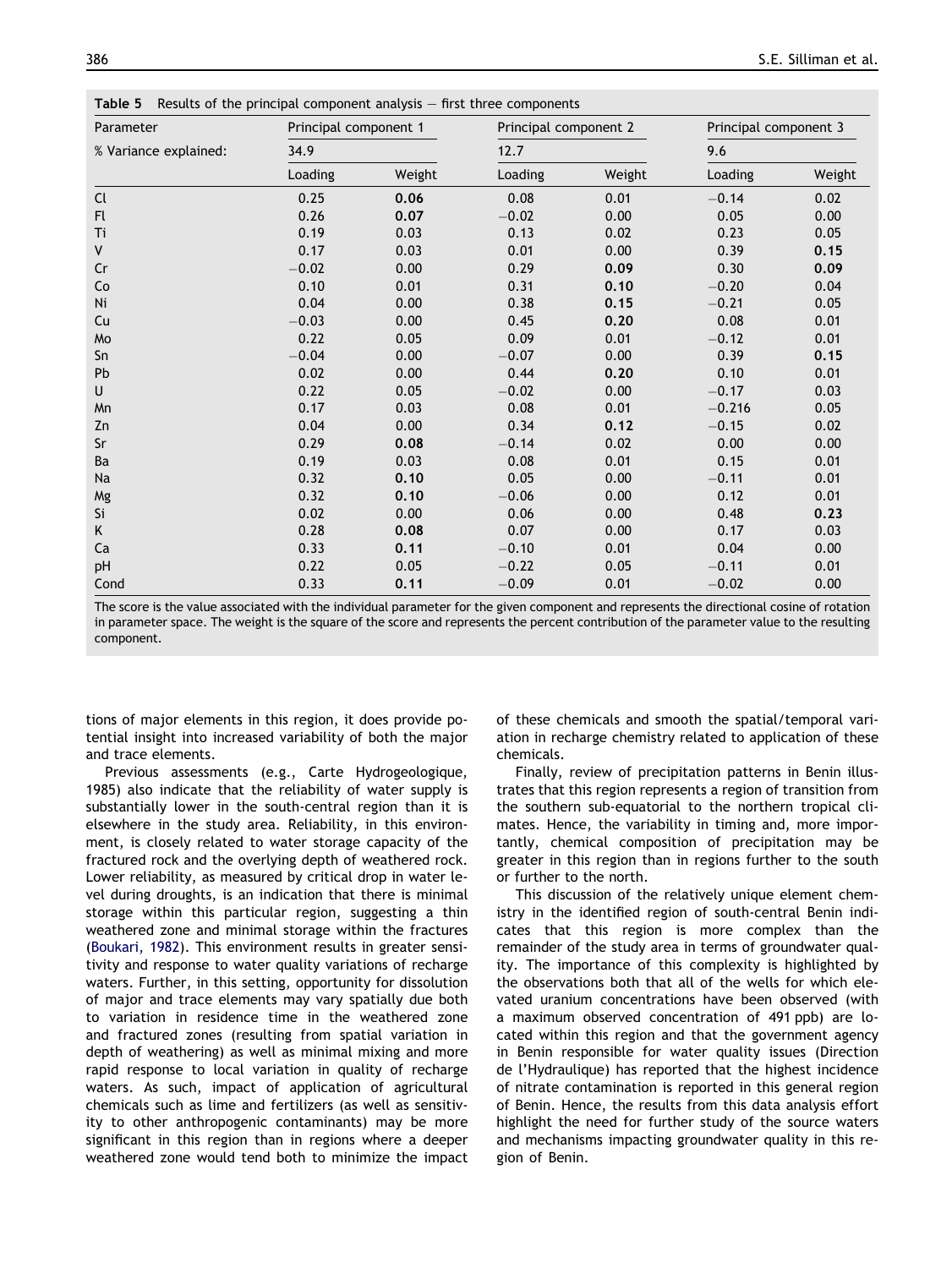#### <span id="page-13-0"></span>**Conclusions**

This study has provided baseline elemental chemistry data for description of groundwater quality in central Benin, West Africa. Results from this study have included identification of dependence of element concentrations in groundwater on geology, spatial trends in these concentrations, regions of deviation from these trends, and dominant features of the elemental composition. In addition, this work has provided a baseline for continuing studies of spatial and temporal variations in groundwater quality due to natural and anthropogenic processes. Consistent with the work of other authors (Farnham et al., 2003, 2000), it is noted that the combination of the five analysis techniques (exploratory analysis, indicator variables, cluster analysis, variogram analysis, and PCA) allowed identification of trends in the element concentrations, confirmation of those trends, and examination of groupings of data across both physical space (e.g., latitude and longitude) and parameter space (e.g., the groups of parameters identified by PCA).

## Acknowledgements

This work was supported from a number of grants, including funding through the NSF-REU program (NSF EEC-0139659), the NSF international program (NSF INT-0138238) and the West Foundation. Acknowledgement is hereby given to graduate students who helped to analyze early subsets of these data and students who participated in this research through our REU program: Mr. Benjamen Roope, Ms. Clara Galbis-Reig, Ms. Erica McKenzie, Mr. Steven Skripnik, Ms. Melissa Werner, Mr. Brian Weiss, Mr. Matthew Bussman, and Ms. Sarah Schooley. Review comments provided by Dr. Karen Johannesson and an anonymous reviewer led to substantial revision of both this manuscript and the underlying data analysis; both reviewers are acknowledged for their contributions.

### References

- Affaton, P., 1975. Etude géologique et structurale du Nord-Ouest du Dahomey, du Nord Togo et du Sud-Est de la Haute Volta. Trav. Lab. Sci. Terre S<sup>t</sup>-Jérôme, Marseille, B, 10, 201 pp, 96 fig.
- Aldenderfer, M.S., Blashfield, R.K., 1984. Cluster Analysis. Sage Publications, Newbury Park.
- Azonsi, F., Adjomayi, A., 2005. Rapport général sur le réseau piézométrique en République du Béni. Rap. SEH-DRE-DGH. Cotonou.
- Berg, T., Royset, O., Stinnes, E., 1994. Trace elements in atmospheric precipitation at Norwegian background stations (1989– 1990) measured by ICP-MS. Atmospheric Environment 28 (21), 3519–3536.
- Boukari, M., 1980. Contribution à l'étude hydrogéologique des régions de socle de l'Afrique occidentale: mise au point des connaissances relatives à la République Populaire du Bénin. Rap. Dépt. Géol. No 4. Nouv. Série, Mémoire de DEA, Univ. de Dakar, Sénégal. 141 pp, 13 tableaux ann., 1 carte hors texte.
- Boukari, M., 1982. Contribution à l'étude hydrogéologique des régions de socle de l'Afrique Intertropicale: l'hydrogéologie de la région de Dassa-Zoumé (Bénin). Thèse de 3<sup>éme</sup> cycle, Univ. de Dakar, 142 pp & Annexes.
- Boukari, M., 1989. Etude de synthèse et de cartographie relative au cadre physique et aux ressources naturelles de la région nord du Bénin: rapport de synthèse et notices explicatives des cartes. SERHAU, Cotonou, Bénin. 68 pp, 6 Ann. 5 cartes hors texte.
- Boussari, W.T., 1975. Contribution à l'étude géologique du socle cristallin de la zone mobile Pan-africaine (région central du Dahomey). Thèse de 3<sup>éme</sup> cycle, Univ. Besancon, 236, 105 pp.
- BRGM, 1978. Carte géologique au 1/200 000 du Bénin et du Togo entre les 9<sup>éme</sup> et 10<sup>éme</sup> degré de latitude Nord. Obemines. Cotonou, Bénin. 78 RDM 055 AF conseil Entente. Obemines, Cotonou. 2 feuilles, 1 notice explicative.
- Carte Géohydraulique, 1985. Carte hydrogéologique du Bénin à l'échelle de 1/500 000. DH. Cotonou, Bénin. 1 carte, 1 notice explicative.
- Carte Hydrogeologique, 1985. Geohydraulique, 10 Rue Eugene Renault, 94 700, Maisons-Alfort, France.
- Conwell, P.M., Silliman, S.E., Zheng, L., 1997. Design of a piezometer network for estimation of the variogram of the hydraulic gradient: the role of the instrument. Water Resources Research 33 (11), 2489–2494.
- Crane, P., 2005. Implementation of a sustainable groundwater quality monitoring program in rural Benin, West Africa. Masters Thesis, University of Notre Dame, 165 pp.
- Engalenc, 1978. Les modalités de la recherche d'eau dan les roches cristallines fracturées de l'Afrique de l'Ouest. Bull. CIEH, n° 33-34, Ouagadougou, pp. 22–30.
- Farnham, I.M., Stetzenbach, K.J., Singh, A.K., Johannesson, K.H., 2000. Deciphering groundwater flow systems in Oasis Valley, Nevada, using tracer element chemistry, multivariate statistics, and geographical information systems. Mathematical Geology 32 (8), 943–968.
- Farnham, I.M., Johannesson, K.H., Singh, A.K., Hodge, V.F., Stetzenbach, K.J., 2003. Factor analytical approaches for evaluating groundwater trace element chemistry data. Analytica Chimica Acta 490 (1–2), 123–138.
- Freydier, R., Bupre, B., Lacaux, J.P., 1998. Precipitation chemistry in intertropical Africa. Atmospheric Environment 32 (4), 749–765.
- Galbis-Reig, C., 2001. Analytical and statistical analysis of groundwater for the determination of atmospheric, geologic. Masters thesis, University of Notre Dame, Notre Dame, Indiana, 115 pp.
- Goni, I.B., Fellman, E., Edmunds, W.M., 2001. Rainfall geochemistry in the Sahel region of northern Nigeria. Atmospheric Environment 35, 4331–4339.
- Guiraud, R., 1975. Eléments pour une orientation nouvelle de la recherche des eaux souterraines dans les régions à substratum métamorphique ou éruptif de l'Afrique Occidentale. Réun. Porto-Alegre, Mém. AIH, vol. XI, pp. 15-19.
- Istituto Ricerche Breda, 1982. Etude de cartographie et de prospection minière de reconnaissance au Nord du 11<sup>éme</sup> parallèle. Projet FED No. 4105-011-13-20. Projet FED No. 4105-011-13-20, Obemines. Cotonou, Bénin. 1 carte impr.,1 rap. de synt. (55 pp et 20 annexes), 6 documents annexes.
- Istituto Ricerche Breda, 1987. Etude de cartographie et de prospection minière de reconnaissance au Sud du 9<sup>éme</sup> parallèle. Projet FED No. 5100-11-13-015, Obemines. Cotonou, Bénin. 3 cartes impr., 1 rap. de synt. (80 pp) + annexes.
- Jolliffe, I.T., 2002. Principal Component Analysis. Springer, New York, 487 pp.
- Journel, A.G., Huijbregts, Ch.J., 1978. Mining Geostatistics. Academic Press, New York, 600 pp.
- Kaufman, L., 1990. Finding Groups in Data: An Introduction to Cluster Analysis. John Wiley, New York, 342 pp.
- Kraemer, D.K., Rabinowitz, I., Johannesson, K.H., Stetzenback, K.J., 1996. Trace element geochemistry in water from selected springs in Death Valley National Park, California. Ground Water 34 (1), 95–103.
- Lelong, F., 1963. Nouvelles données sur les "nappes d'arène" à la suite d'une reconnaissance hydrogéologique du Centre-Nord